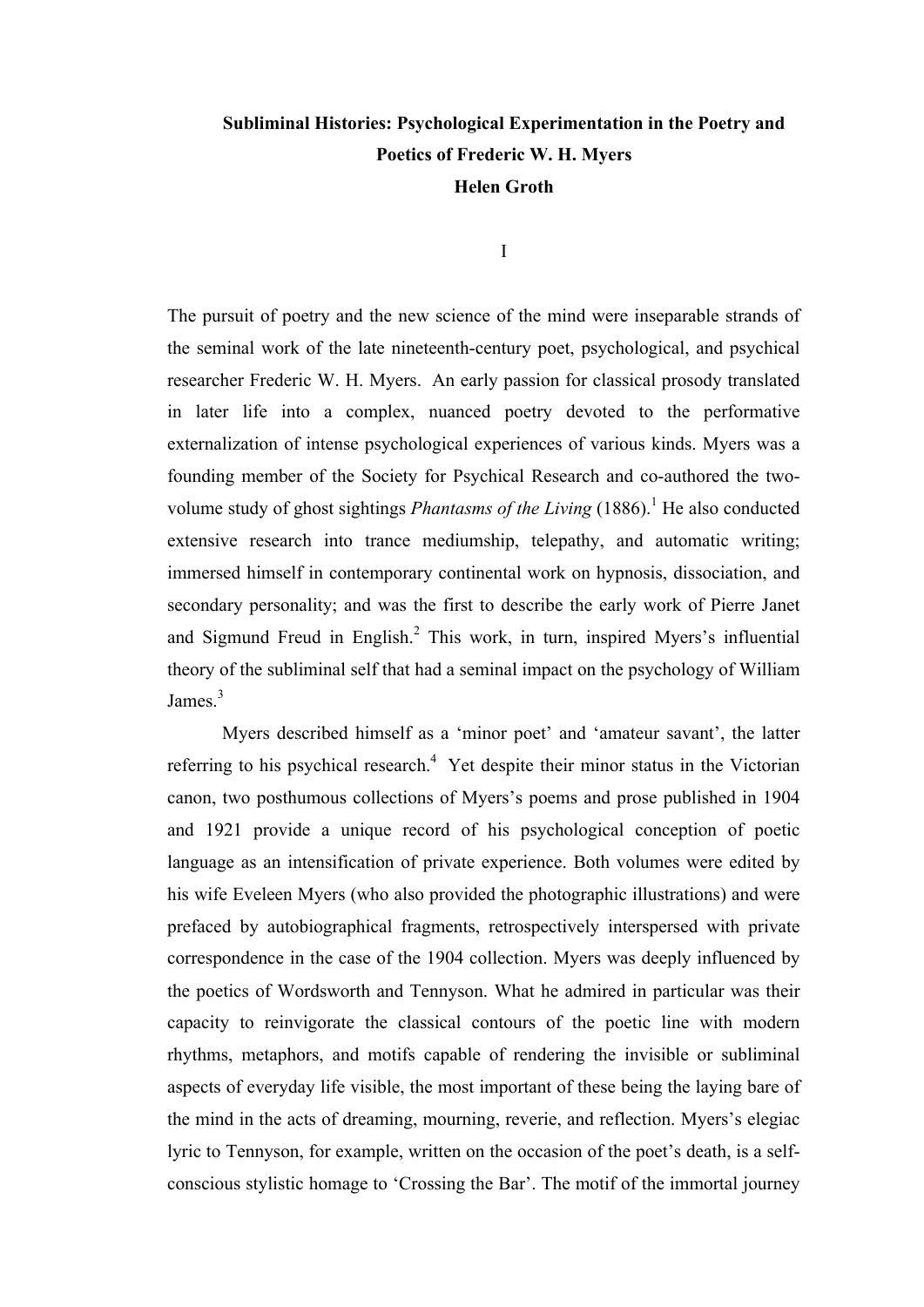of the soul is infused with Myers's belief in the eternal presence of the departed, to quote the final lines of the poem, 'Be stilled an hour, and stir from sleep / Reborn, re-risen, and yet the same'.<sup>5</sup> This resonates with Myers's assertion in the prefatory autobiographical fragment in the *Collected Poems* that serves as a prelude to this and the following poems, that 'all things thought and felt, as well as all things done, are somehow photographed imperishably on the Universe, and that my whole past will probably lie open to those with whom I have to do' (*CP* 1).

This article will argue that Myers's poetry and poetics sustains and develops a uniquely nineteenth-century poetic engagement with 'scientific' theories of mind that begins with Romantic poets such as Coleridge and Wordsworth, as Alan Richardson has so compellingly demonstrated.<sup>6</sup> Poetry created a space for Myers to dramatize the dynamic and evolving dialogue between conscious and unconscious states that extended beyond the confines of the mortal body. Poetic language evoked and explored the mind of the speaker in a dialogic or confessional style, representing a secret history of subliminal thoughts and impulses, rather than prosaically resolving epistemological paradoxes or diagnosing the various crises that haunt the individual psyche. This article will argue for Myers as a significant, rather than a minor, contributor to the Victorian poetic figuring of the mind as a 'double' phenomenon, to invoke the terminology of the new mental science.

### II

### Subliminal Poetics

Addressing the membership of the Society for Psychical Research on the occasion of Myers's death, William James narrated Myers's recreation of his psychological personality as a self-willed synthesis of an early interest in poetry and theology with the scientific techniques of evidence gathering, skilled hypothesizing, neurological, biological, and cosmological knowledge.<sup>7</sup> According to James, Myers's psychology derived from a 'classic-academic', 'romantic type of imagination' as opposed to the mechanistic psychology of associationists and animists (*MS* 148). Indulging in a slightly overworked architectural analogy, James described the latter's materialist abstraction of the human mind, taking its exercise on 'a sunlit terrace': 'but where

# **Helen Groth, Subliminal Histories: Psychological Experimentation in the Poetry and Poetics of Frederic W. H. Myers**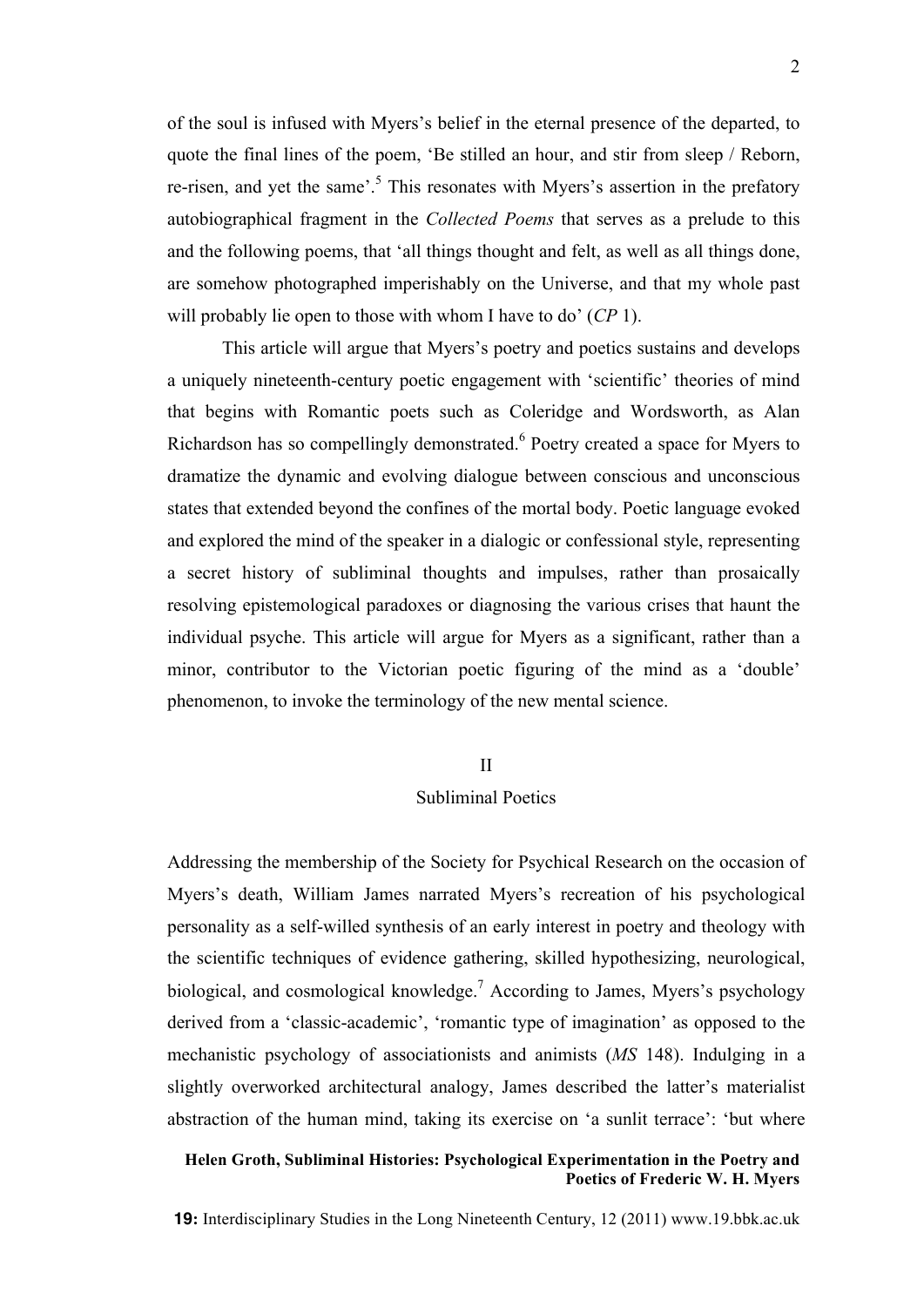that terrace stopped, the mind stopped' (*MS* 148). By contrast, 'romantic improvers' had transformed the terrace into a gothic parapet haunted by a 'mass of mental phenomena':

Fantastic, ignoble, hardly human, or frankly non-human are some of these new candidates for psychological description. The menagerie and the madhouse, the nursery, the prison, and the hospital, have been made to deliver up their material. The world of mind is shown as something infinitely more complex than was suspected. (*MS* 149)

James was nevertheless keen to distinguish Myers from the more pseudoscientific extremes of this troupe of romantic improvers. Myers was a 'radical leader' of the romantic movement, James argued, who had bequeathed both an inventory of material and mental phenomena to his scientific colleagues, as well as a procedural method of bringing 'unlike things' together into a series in which analogous 'intermediary terms connect the extremes' (*MS* 153). The overarching theory arising from this series of 'scattered phenomena' and 'isolated curiosities'—such as unconscious cerebration, dreams, hysteria, genius, hallucination, trances, clairvoyance, and telepathy—was Myers's 'bold inclusive conception of the Subliminal Self' (*MS* 152). More recent historians of psychology concur with James's assessment: as Henri Ellenberger succinctly put it in his expansive history of the unconscious, Myers was 'one of the great systematizers of the notion of the unconscious mind'.8 Few, however, share James's appreciation for Myers's unique capacity to weave delicate hypotheses, elegant analogies, and a love of human life in all its various and idiosyncratic formations into a deeply original approach to apprehending subliminal psychological phenomena.

Myers's theory of the 'Subliminal Self' evolved out of experimental psychological research conducted throughout the 1880s and 1890s. Profoundly influenced by his erstwhile colleague Edmund Gurney's and Pierre Janet's research into the diagnostic and therapeutic potential of hypnosis, as well as by contemporary research by Freud and Breuer on hysteria, Myers reacted against the constraints of the prevailing neuro-physiological accounts of mind and embraced the 'double nature of man', to quote Elizabeth Blackwell's warm affirmation of Psychical Research.<sup>9</sup> Hypnotism was the key to Myers's revelation of the obscured contours and complexities of the subliminal self, a dynamic concept of mind that built on

# **Helen Groth, Subliminal Histories: Psychological Experimentation in the Poetry and Poetics of Frederic W. H. Myers**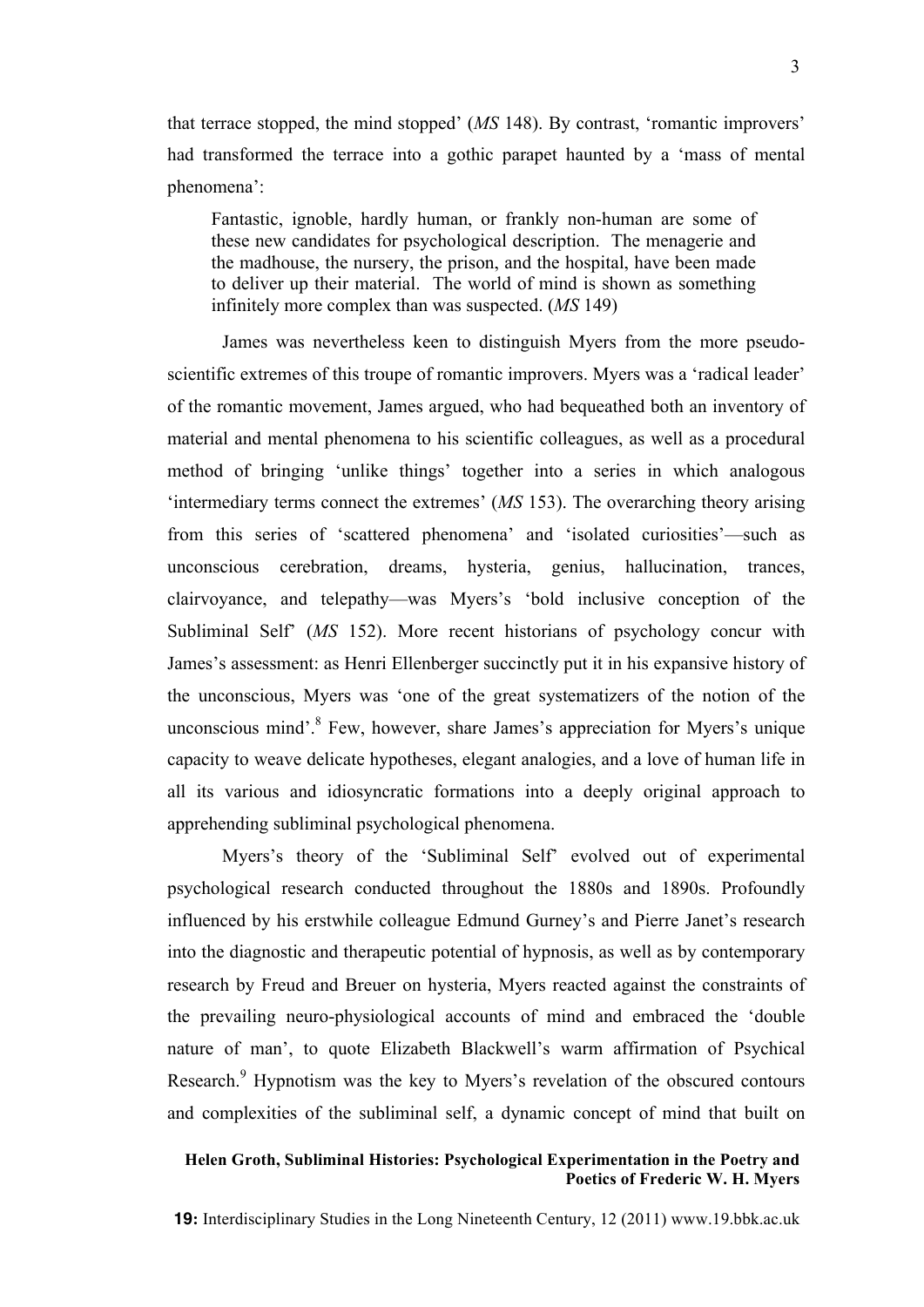previous theories of unconscious cerebration and involuntary psychological phenomena developed by William Carpenter and others. Myers argued that the supraliminal or conscious self was simply a privileged case of personality that veiled the existence of the far more extensive and profound subliminal self:

I suggest that the stream of consciousness in which we habitually live is not the only consciousness which exists in connection with our organism. Our habitual or empirical consciousness may consist of a mere selection from a multitude of thoughts and sensations, of which some at least are equally conscious with those that we empirically know. I accord no primacy to my ordinary waking self, except that among my potential selves this one has shown itself the fittest to meet the needs of common life. I hold that it has established no further claim, and that it is perfectly possible that other thoughts, feelings, and memories, either isolated or in continuous connection, may now be actively conscious as we say 'within me' in some kind of co-ordination with my organism and forming some part of my total individuality.<sup>10</sup>

In Myers's taxonomy, consciousness is not a privileged term nor is it a coherent rational state.<sup>11</sup> According to Myers, the appearance of conscious coherence is an illusion, a mechanism for surviving the everyday, while the multiple levels of the subliminal self remain concealed within, only surfacing in states of dreaming, hallucination, hysteria, possession, clairvoyance, ghost seeing, trances, obsessive thoughts, visions, or impulses. Indeed, it is only within the capacious domain of the subliminal self that the 'spectrum of consciousness' can extend, to quote Roger Luckhurst's reading of Myers's implicit spectroscopic allusion, 'down towards the automatic physiological functions', that is, the low infrared bands, as well as up to the ultraviolet bands of 'the sublime possibilities of clairvoyance and telepathy'.<sup>12</sup> The refracting mechanism of the spectroscope, which revealed previously invisible wavelengths of light, as Luckhurst indicates, aligns with Myers's wave-like configurations of the substrata of the conscious mind. Integral to Myers's posttheological evolutionary conception of the various substrata of the subliminal self is a psychological re-articulation of soul or spirit. To use Myers's terminology, the subliminal consciousness and memory extend beyond the physiological, psychological, and ontological reach of the supraliminal consciousness and memory of an individual personality. This idea is at the core of his study of *Human Personality and its Survival of Bodily Death* (1903), as well as providing the

# **Helen Groth, Subliminal Histories: Psychological Experimentation in the Poetry and Poetics of Frederic W. H. Myers**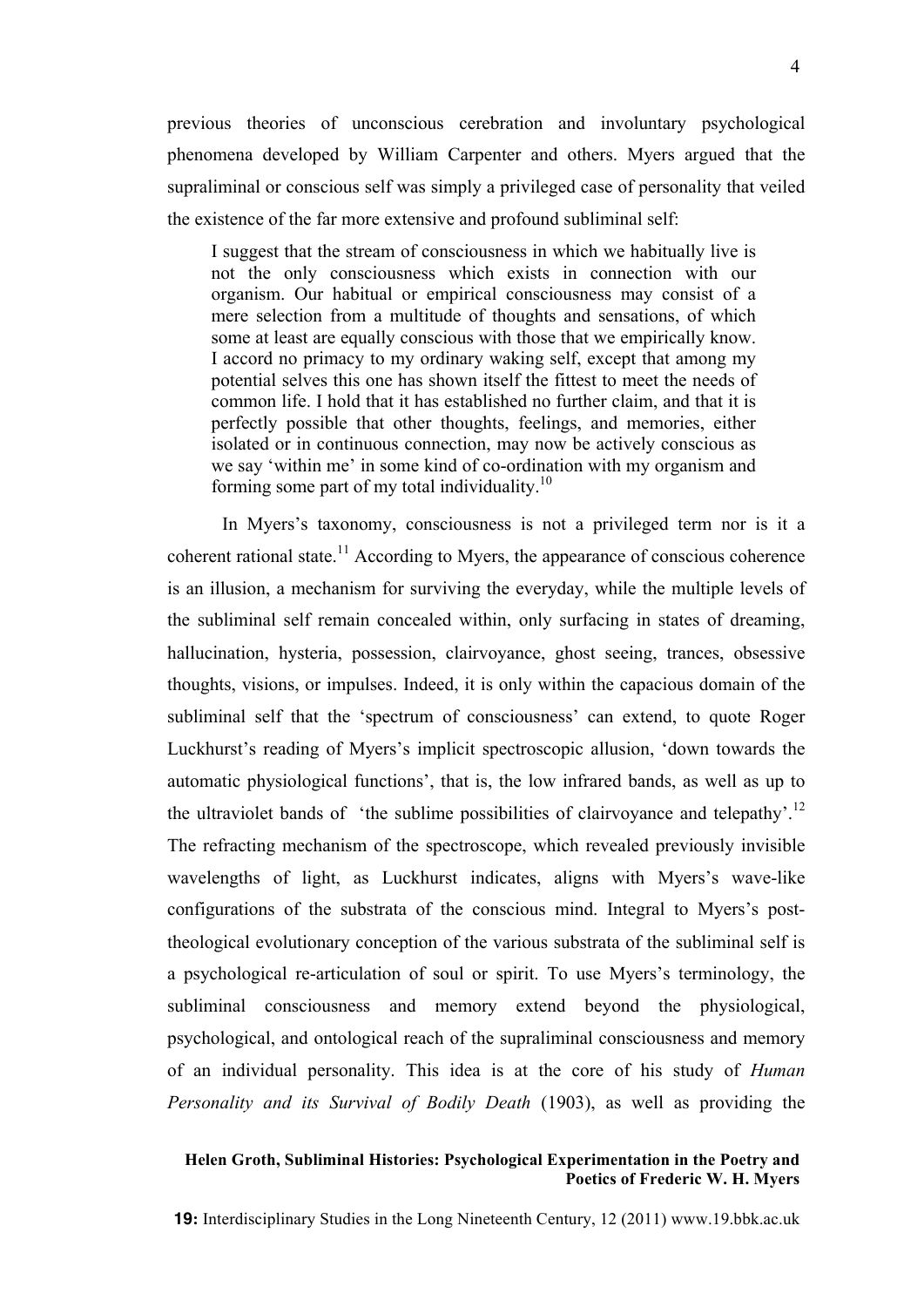theoretical impetus for his poetic practice and readings of the poetry of Shelley, Tennyson, and Poe to name just a few.

### III

### Tennyson's Subliminal Self

In a letter to Tennyson's son Hallam, which was subsequently published in Hallam's biography of his father in 1897, Myers infused his account of the poet's legacy with his conception of the subliminal self.<sup>13</sup> Characterizing Tennyson's poetry as romantic, he accords to it an animating vitality that taps into a deeper poetic stream of consciousness transcending the limits of individual mortality. In Myers's account, Tennyson transformed the 'mere mechanism of verse, the scheme of English prosody' through a unique fusion of sound, line, rhythm, and colour. He thus achieves by sheer force of natural genius a technical brilliance that no classical education could provide (*CP* 38). Myers speaks of 'the hidden heritage of emotion which maintains the life of Art itself', a heritage which includes Wagner, Beethoven, Shakespeare, and Virgil (*CP* 38). Where the modern men of letters of 'this crowded age' are distracted by contemporary concerns, and critics informed by the scientific propensity for empirical systems turn to history and philology, Tennyson has access to the unmediated spirit of the classical past. His poetry exemplifies the 'highest use of language', an automatic emanation of 'the inmost structure and pre-potent energy of the onward-striving soul' (*CP* 39). Describing Tennyson's ode 'To Virgil' Myers effuses that 'almost every phrase recalls and rivals some intimate magic, some incommunicable fire', while 'Vastness' and 'Crossing the Bar' are ascribed with a prophetic sense of 'the infinity which men call death' (*CP* 40, 41).

Myers's own poem that follows moves through a series of questions and elliptical prophetic statements. While echoing the rhyme scheme of Tennyson's 'Crossing the Bar', 'To Tennyson' diverges from its calm elegiac tone and rhythm. The opening stanzas question the limits of Tennyson's conscious awareness of the sublime potential of his poetic vision:

Guessed he the pain, the lonely years,— The thought made true, the will made strong?

# **Helen Groth, Subliminal Histories: Psychological Experimentation in the Poetry and Poetics of Frederic W. H. Myers**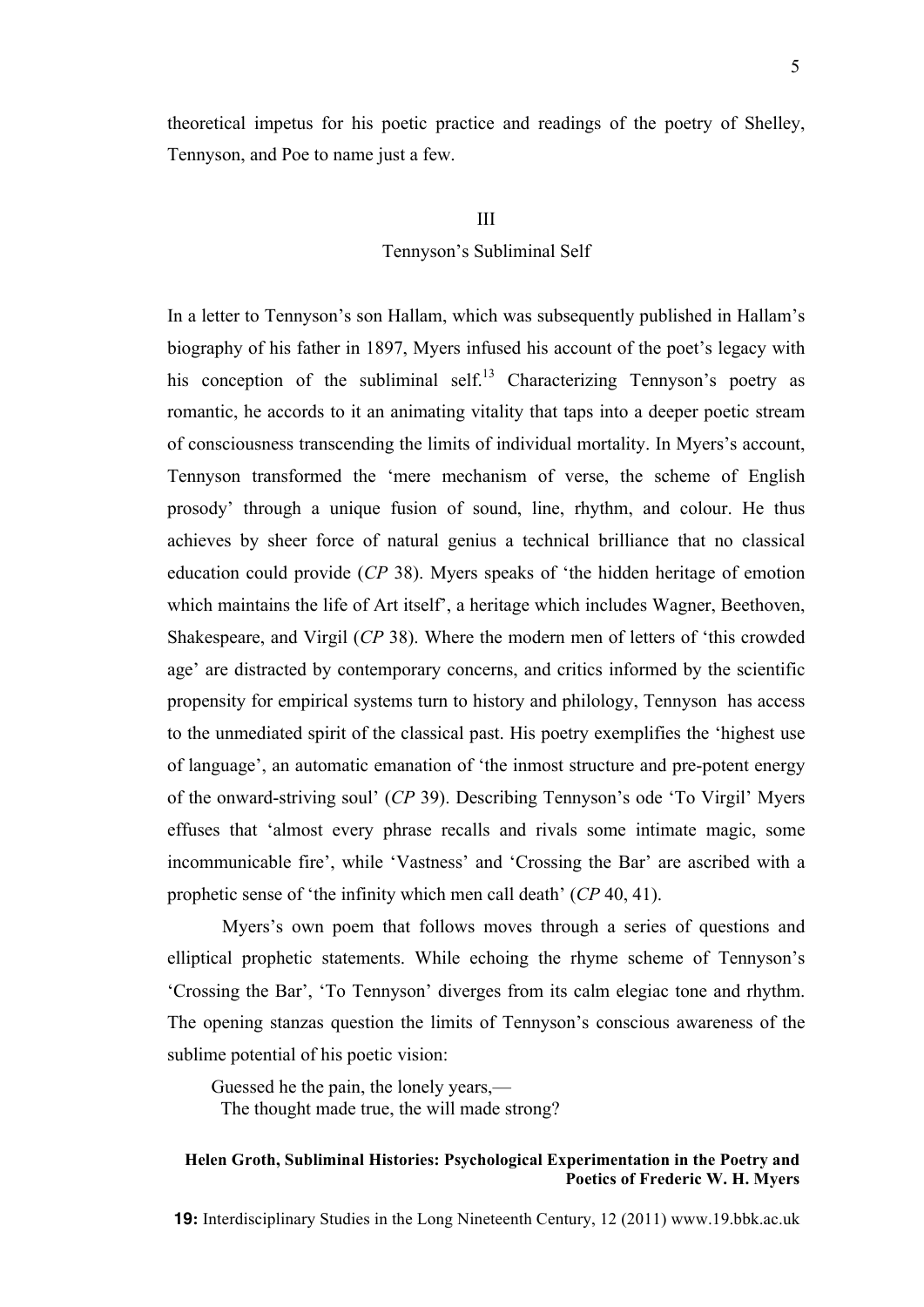Divined he from the singing spheres Eternal fragments of his song?

Hoped he from dimness to discern The Source, the Goal, that glances through?— That one should know, and many turn— Turn heavenward, knowing that he knew?— (*CP* 42)

The subsequent stanzas answer these questions with a vision of Tennyson 'reborn, re-risen, and yet the same' (*CP* 43). In death he achieves the unity of personality that eluded him in life. Myers's verse mediates the afterlife of Tennyson. His rhetorical questions probe the infinite, prompting his hand to trace a vision of the poet's summoned soul merging with a suitably resonant afterlife. Tennyson remains part of a community of sensation to which Myers felt he was uniquely attuned. He feels Tennyson's presence 'at a distance', to adapt his psychological definition of the derivation and permutations of telepathic communication in *Human Personality and its Survival of Bodily Death*. <sup>14</sup> This is not to suggest that Myers is claiming a literal telepathic connection with Tennyson. It is rather to show that his poetry and poetics were so profoundly informed with the psychological terminology and the assumptions of his own psychical research that poetry in its more transcendent incarnations is enlisted as further conclusive knowledge of the unseen world and future life.

William James notes this symbiosis of the methods of science with a literary sense of life 'as an emotional problem' in a review of *Science and a Future Life*, an 1893 collection of Myers's essays previously published in the *Nineteenth Century* and *Fortnightly Review*. They included 'Charles Darwin and Agnosticism', 'Tennyson as Prophet', 'Modern Poets and Cosmic Law', and 'Science and a Future Life'.<sup>15</sup> As a contrast to Myers, James cites Charles Darwin's confession that his mind could no longer 'endure to read a line of poetry' after years of 'grinding general laws out of large collections of facts'.<sup>16</sup> While quick to distinguish Darwin as the superior scientist, James praises the expansive futurism of Myers's method which positively embraces the agnostic questioning and curiosity of Darwin and contemporaries such as Alfred Wallace and Thomas Huxley, whilst urging scientists, poets, and artists alike to utilize 'aesthetic emotion and mystic sentiment' to press

# **Helen Groth, Subliminal Histories: Psychological Experimentation in the Poetry and Poetics of Frederic W. H. Myers**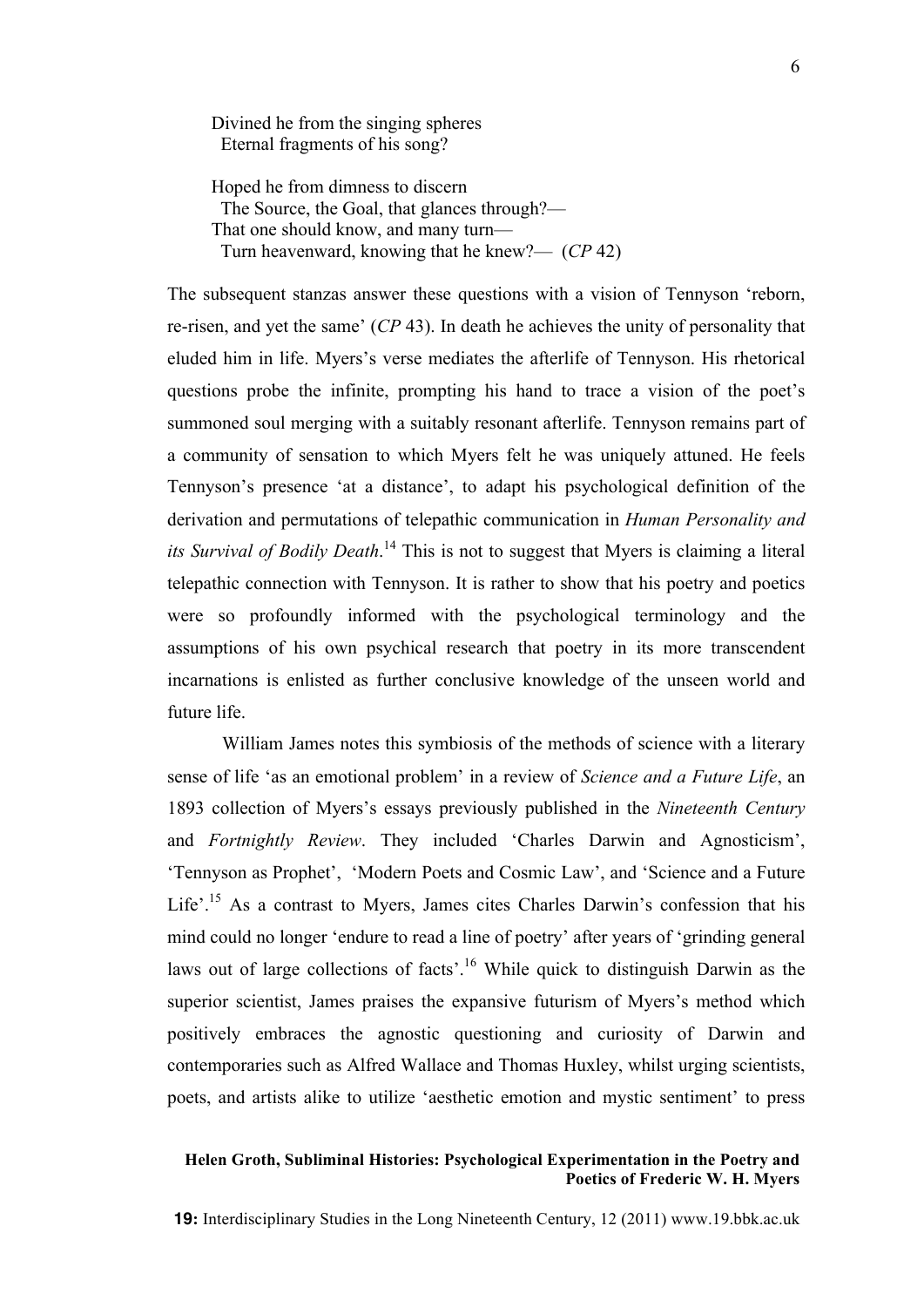against the ontological and epistemological limits of the present.<sup>17</sup> Myers argues in 'Charles Darwin and Agnosticism' that the future of science and art lie beyond the limits of the 'visible universe' and the reach of present technologies such as 'telescopy' and 'microscopy', both of which 'are already approaching ominously near to their theoretic limit' (*S* 72). Retinal sensitivity and the percipient part of the brain are, according to Myers, like the human body that encases them, rude and clumsy instruments 'for the apprehension of abstract truth' (*S* 73). The future lies in the exploration of 'the psychical side of things' and communication with 'intelligences outside our own' (*S* 74).

Myers expands on poetry's role as a unique medium of the 'psychical side of things' in another essay reprinted in the same volume, 'Tennyson as Prophet'. Initially published in 1889 in the *Nineteenth Century* this essay begins with a reflection on the visual mediation of the poet's personality.<sup>18</sup> Tracing the contours of Tennyson's face as revealed by the startling verisimilitude of John Everett Millais's famous portrait, as well as 'many a photograph', Myers notes the divergence from the 'popular conception' of the refined idyllic poet – 'the chanter of love and friendship, the adorner of half-barbarous legends with a garb of tender grace' (*S*  $127$ ).<sup>19</sup> Unlike the faces of other poets, such as 'the ethereal Shelley, the sensuous Keats, the passionate Byron, the benignant Wordsworth', whom all apparently correspond 'well enough to our notion of what they ought to be', Tennyson's face subverts expectations (*S* 127-28). His features express 'not delicacy but power' (*S* 128). 'Grave even to sternness; [his countenance] is formidable in the sense which it gives of strength and wisdom won through pain' (*S* 128). Both painted and photographic portraits reinforce the concept of Tennyson's poetic personality as a medium of 'the psychical side of things'. Moreover, the multiple senses of medium in this context are symptomatic of more general 'occult reformulations of community and communication' that, as Pamela Thurschwell has noted, inaugurated new ways of thinking about the permeability and suggestibility of bodies and minds at this time. $20$ 

The ensuing pages intensify this stress on permeable borders and lines of communication, opening up an intimate space in which Myers proceeds to access the poetic spirit beyond the material words on the page. Myers identifies a protean clash

# **Helen Groth, Subliminal Histories: Psychological Experimentation in the Poetry and Poetics of Frederic W. H. Myers**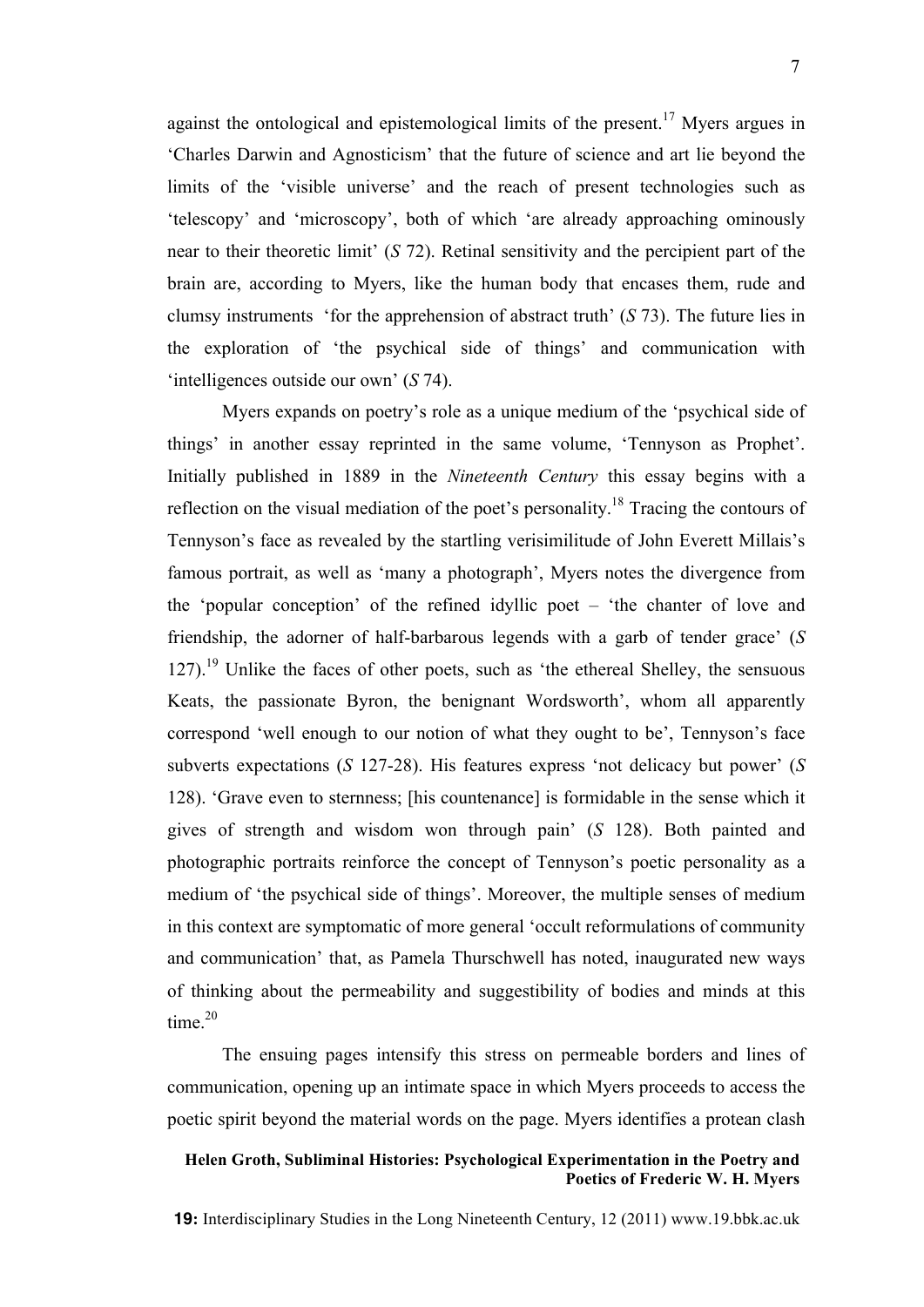of 'unknown energies' even in the poet's immature work that establishes 'a channel for the emergence of forces which must always have lain deep in his nature' and achieves full realization in the sublime visions and trance-like reveries of later poems such as 'De Profundis' and 'Vastness' (*S* 128). In a secular reformulation of prophecy that pointedly diverges from Christian mysticism, Myers elaborates a dynamic psychological version of the poet as sage. Filling in the invisible details suggested by the faithful mimesis of Millais and his photographic counterparts, Myers describes Tennyson's gradually evolving subliminal consciousness culminating in an eloquent visionary wisdom invested 'with the authority of a great personality' and 'weighted by words of power' (*S* 129).

To substantiate his case, Myers appropriately begins with the agitated selfconsciousness of 'Supposed Confessions of a Second-rate Sensitive Mind' with its aqueous metaphors of vexed seas and tranquil inland tarns, before reading 'Two Voices' as a pre-figuration of the 'multiform pre-existence of the Soul' that finds its apogee in 'De Profundis' and 'Vastness' (*S* 134). Citing the following lines from 'Two Voices', Myers concludes that Tennyson's poetic evocation of trance-like states has received 'much reinforcement from the experimental psychology of recent years' (*S* 134):

It may be that no life is found, Which only to one engine bound Falls off, but cycles always round.

As old mythologies relate, Some draught of Lethe may await The slipping thro' from state to state.

As here we find in trances, men Forget the dream that happens then, Until they fall in trance again. (*S* 134-35)

Myers reads these lines as psychological data, assuming the reader's consensus that they align with the hypothesis that 'our survival of death must logically suggest our existence before earthly birth' (*S* 135). Given Tennyson's co-founding of the Metaphysical Society with James Knowles, the recurring motifs of trans-corporeal communication, dreams, and spiritual communion in his work, and his personal

# **Helen Groth, Subliminal Histories: Psychological Experimentation in the Poetry and Poetics of Frederic W. H. Myers**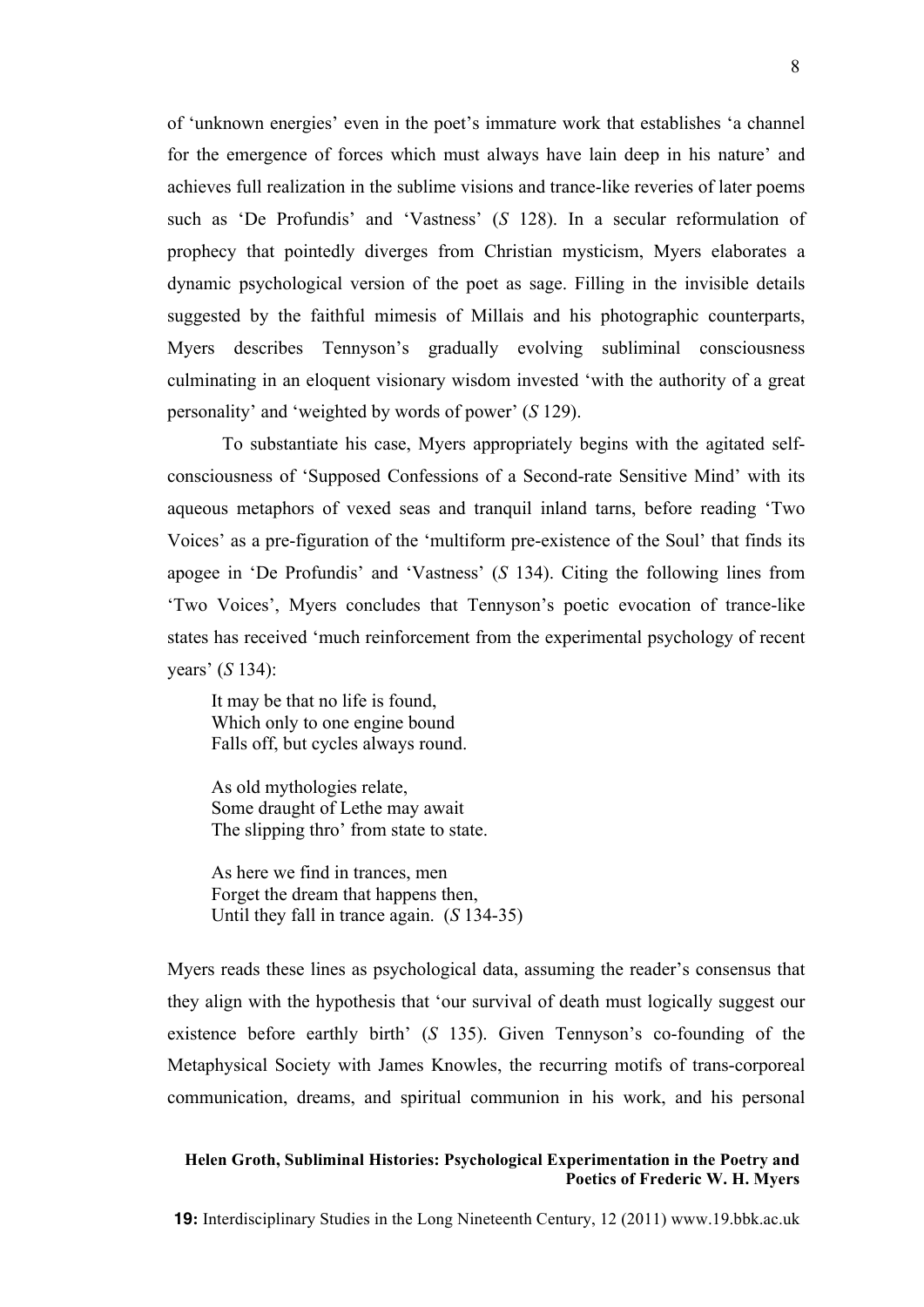preoccupation with trances, this is hardly a radical leap.<sup>21</sup> It was, however, later modified: as Robert Bernard Martin notes, Tennyson's diagnosis of his trances became increasingly prosaic once he stopped his hydropathic treatment for epilepsy in 1848, when they were attributed 'to gout or to his passing voluntarily into an extra-sensory state through a form of self-hypnotism or meditation'.<sup>22</sup>

### IV

#### Towards a Synthetic Poetics

Myers clarifies his particular take on poetic prophecy, while implicitly justifying his own synthetic poetics through a close reading of Tennyson's 'De Profundis' and 'The Ancient Sage' in the concluding pages of his essay on Tennyson. Deferentially distinguishing his humble and 'careful registration of residual phenomena in all directions', he asserts the scientific insights to be gleaned from the prophet's 'imaginative appeal' that pushes past the 'instinct of system' to a 'conception of a double, a synchronous evolution' (*S* 155, 156). Reading Tennyson's joyous reflections on the birth of his son Hallam in 'De Profundis', Myers finds a poetic justification, not of a spiritualist epistemology as Alison Chapman contends, but of his own psychical research into the multiplex nature of human personality.<sup>23</sup> Tennyson's evocation of his child emerging from 'that great deep, before our world begins', from that 'true world within the world we see', is fluidly integrated into Myers's speculative contention that 'an invisible world may antecede the visible, and an inconceivable world the conceivable; while yet we ourselves, here and now, are living equally in both' (*S* 157). Myers then concludes by invoking Tennyson's 'The Ancient Sage' to answer the twofold question of whether there is any possibility of 're-attaining the clearness which is blurred and confused by the very fact of our individuation? of participating in that profounder consciousness which, in Tennyson's view, is not the "epiphenomenon" but the root and reality of it all?' (*S* 158).

The subsequent psychological analysis of Tennyson's self-induced ecstasy in 'The Ancient Sage' further draws together the complex strands of Myers's research on hypnosis, telepathy, and hysteria:

# **Helen Groth, Subliminal Histories: Psychological Experimentation in the Poetry and Poetics of Frederic W. H. Myers**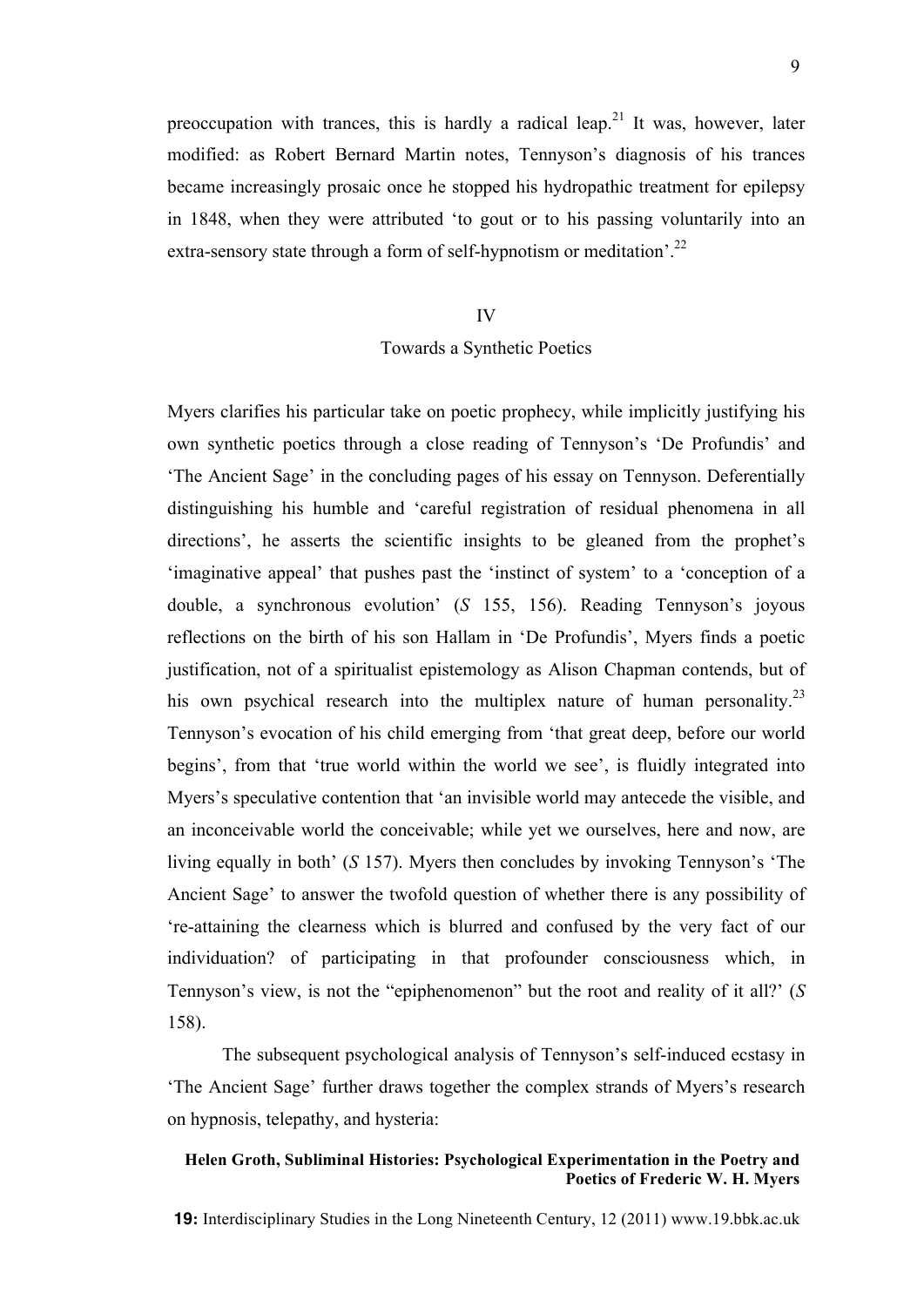And more, my son! for more than once when I Sat all alone, revolving in myself The word that is the symbol of myself, The mortal limit of the Self was loosed And past into the Nameless, as a cloud Melts into heaven. I touch'd my limbs, the limbs Were strange not mine—and yet no shade of doubt. But utter clearness, and thro' loss of Self The gain of such large life as match'd with ours Were sun to spark—unshadowable in words, Themselves but shadows of a shadow-world. (*S* 158)

In a culture where 'external systems of theology crumble away', Myers insists on a secular diagnosis of ecstatic states as 'state[s] higher than normal life', rather than as pathological forms of delusion or disease (*S* 158-59). This redefinition also sheds light on the ecstatic states of hysteric patients suggesting, at the very least, that all instabilities of the nervous system are not of 'a degenerative kind' (*S* 159). Enlisting the evidence of the contemporary experiments on sensation and memory in abnormal states such as hysteria, Myers suggests that the 'nerve-storm, with its unwonted agitations, may possibly lay bare some deep-lying capacity in us which could scarcely otherwise have come to light' (*S* 159). Drawn through this associative diagnostic web, Tennyson's ecstatic 'loss of Self' in the felt presence of a larger life merges by analogy into an affirmation of the existence of 'some power of communication between human minds without sensory agency' and the corresponding assumption 'that these centres of psychical perception should be immersed in a psychical *continuum*' (*S* 160).

Notably in the context of his diagnosis of ecstatic states in 'The Ancient Sage', one of Myers's undisputed contributions to the history of nineteenth-century English psychology is his integration of the work of Pierre Janet, Josef Breuer and Sigmund Freud into his psychical research and his systematic critique of the ascription of degeneracy to perceived psychological abnormalities. Myers argued that 'abnormal' visionary experiences, as well as other instances of the mind *in extremis* could not be accounted for within the limited confines of contemporary neurological approaches in British psychology. One of his targets was Henry Maudsley's influential account in *Body and Will* (1883) of hysteria as a degenerative

### **Helen Groth, Subliminal Histories: Psychological Experimentation in the Poetry and Poetics of Frederic W. H. Myers**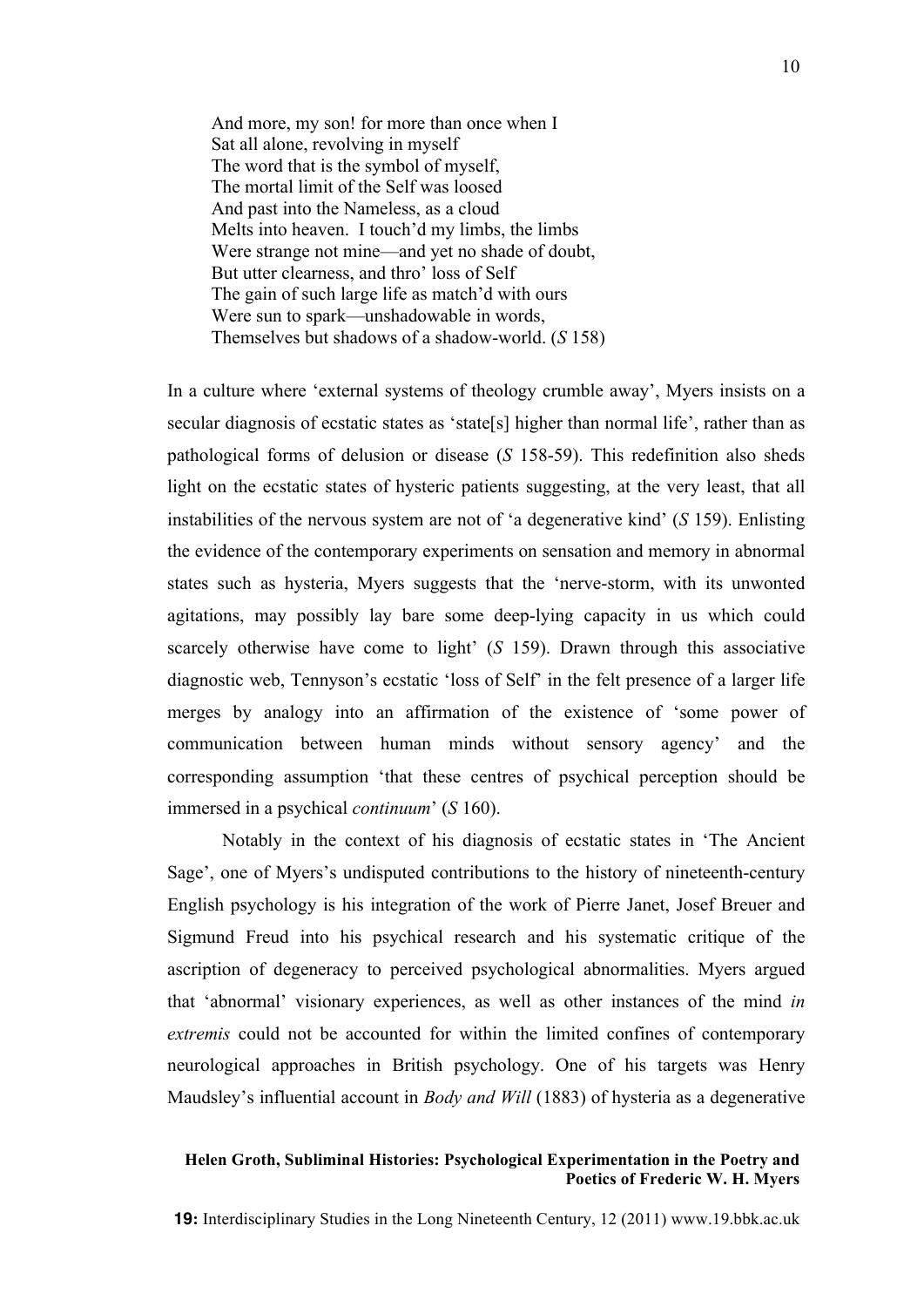progressive unspooling of 'the finest, most delicate, most intricately woven and last completed threads' of the 'confederated nerve-centres' that constitute 'moral feeling'.<sup>24</sup> Invoking Janet's therapeutic application of hypnotic suggestion to supplant distressing memories in hysteric patients with positive associations, as well as Freud's cathartic confessional cure in the case of Anna O that 'cleared away the morbid products and strengthened the coherence of the sane personality', Myers polemically revalued so called degenerate personalities in *Human Personality and its Survival of Bodily Death*:

Who shall say how far we desire to be susceptible to stimulus? Most rash would it be to assign any fixed limit, or to class as inferior those whose main difference from ourselves may be that they feel sincerely and passionately what we feel torpidly, or perhaps only affect to feel […]. Our "degenerates" may sometimes be in truth *progenerate*; and their perturbation may mask an evolution which we or our children needs must traverse when they have shown the way.<sup>25</sup>

Poetic geniuses, such as Tennyson, Wordsworth and to a lesser extent Shelley and Poe, exemplify the limits of normative approaches to the 'fugitive bright lines referable to our subliminal strata' that heightened sensitivities to sensation and psychic phenomena could trace to guide and instruct the less inspired or uninitiated.<sup>26</sup> Elaborating the intensification of 'cerebral circulation' that the creative process requires, Myers argued that the 'man of genius' achieves a spontaneous convergence of sleeping and waking thoughts that can only be achieved in a hypnotic subject by deliberate artifice.<sup>27</sup> In so doing, he also implicitly reinforced the potentially illuminating synthesis of psychical research and poetic mediations of mind, particularly in the case of an inspired medium such as Tennyson, whose work so persistently blurred the boundaries between inner and outer life.

#### $\overline{V}$

Autobiographic Confession and the Poetic Mind

Eveleen Myers's editorial decision to frame her first posthumous collection of her husband's prose and poetry with a series of fragments of inner life, drawn from letters, diary entries, and Myers's own autobiographical writing makes the link

# **Helen Groth, Subliminal Histories: Psychological Experimentation in the Poetry and Poetics of Frederic W. H. Myers**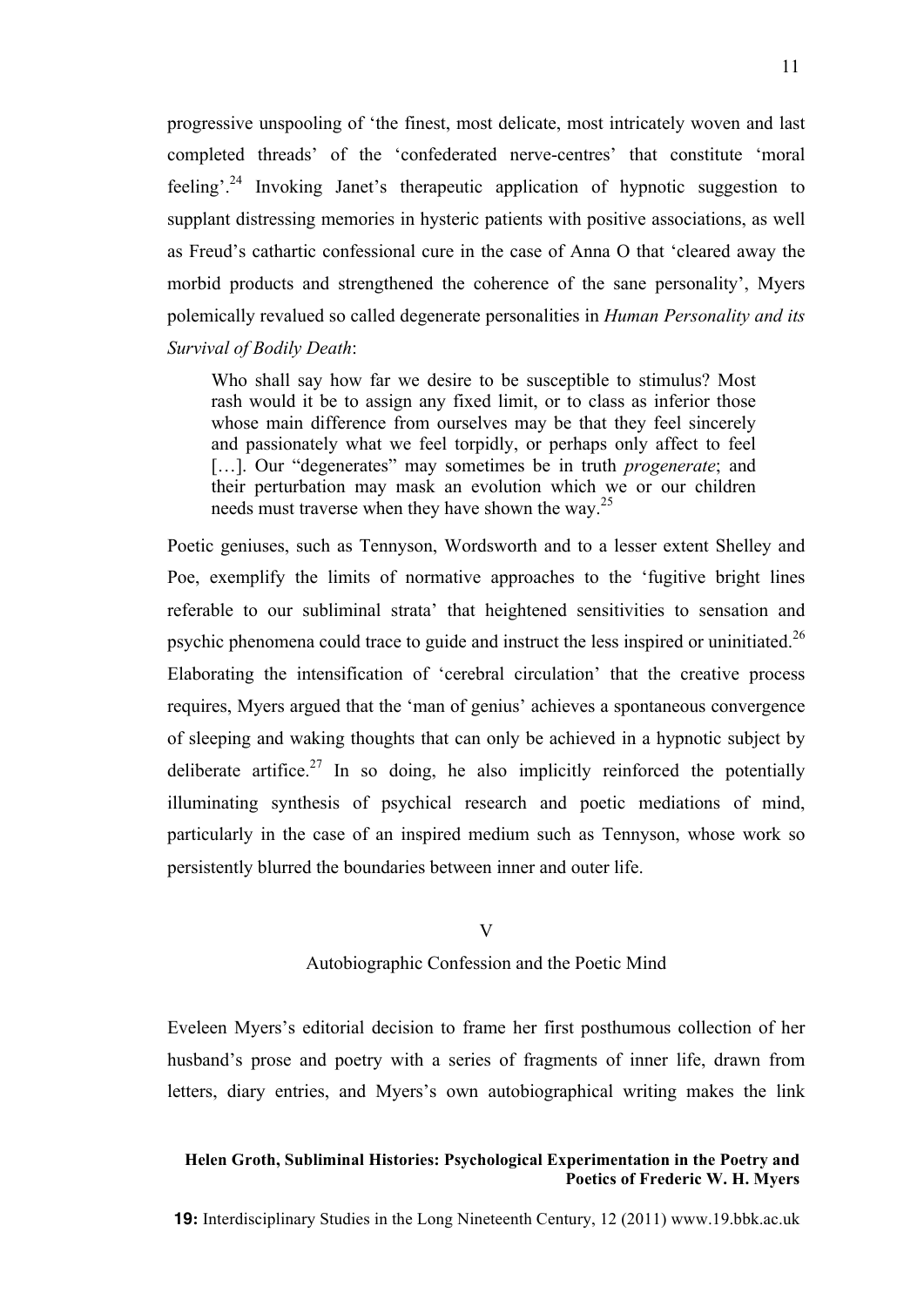between his life and literary work explicit. Myers's detailed account of the growth of his poet's mind, to adapt Wordsworth, reveals the convergence of his psychological research with his emerging aesthetic sense.<sup>28</sup> There is something implicitly Wordsworthian in Myers's account of his early years and education as a series of epiphanic revelations or shocks that dramatically accelerate his cognitive development. This rhetorical affinity may be, in part, a register of a mutual interest in psychology. While it is difficult to track the extent of Wordsworth's immersion in contemporary debates about the mind and sensation, as Alan Richardson concedes, the poetry is nevertheless consistent with a new naturalistic psychological approach to infant development that sought to balance the empiricist stress on sensation with an emphasis on the child's active social interaction with the world from the moment of birth.29 Richardson argues that this was a radical departure from the passive mechanistic psychology of Locke, Hartley, and Condillac which 'places Wordsworth, at least for a few crucial years, in the midst of one of the most daring intellectual ventures of his era – the reinvention, along naturalistic, physiological, and ecological lines, of the study of human nature'.<sup>30</sup>

In contrast to Wordsworth's oblique engagement with contemporary psychological debates, Myers's autobiographical prose fragment makes no apologies for his retrospective analysis of the history of his 'inner life' in terms of his psychical research. The opening paragraph begins polemically with a series of statements that bear witness to his fervent belief 'that we live after earthly death' and must therefore be accountable to those who live in both the seen and 'unseen world' (*F* 1). Extending beyond the limits of his individual life, the sum of his thoughts, feelings and actions 'are somehow photographed imperishably upon the Universe', a permanent record fixed and exposed to all (*F* 1). Metaphors of visual exposure are sustained throughout the fragment as part of a systematic privileging of figurative impressions over the language of 'scientific memoir', explicitly correlating poetic and literary writing with a deeply personal revelation of self (*F* 2). Myers identifies his reader as necessarily 'psychologically minded' and thus sympathetically predisposed to 'the spectacle of a man of sensuous and emotional temperament, urged and driven by his own personal passion into undertaking a scientific enterprise, which aims at the common weal of men' (*F* 2). This mutual investment of reader and

### **Helen Groth, Subliminal Histories: Psychological Experimentation in the Poetry and Poetics of Frederic W. H. Myers**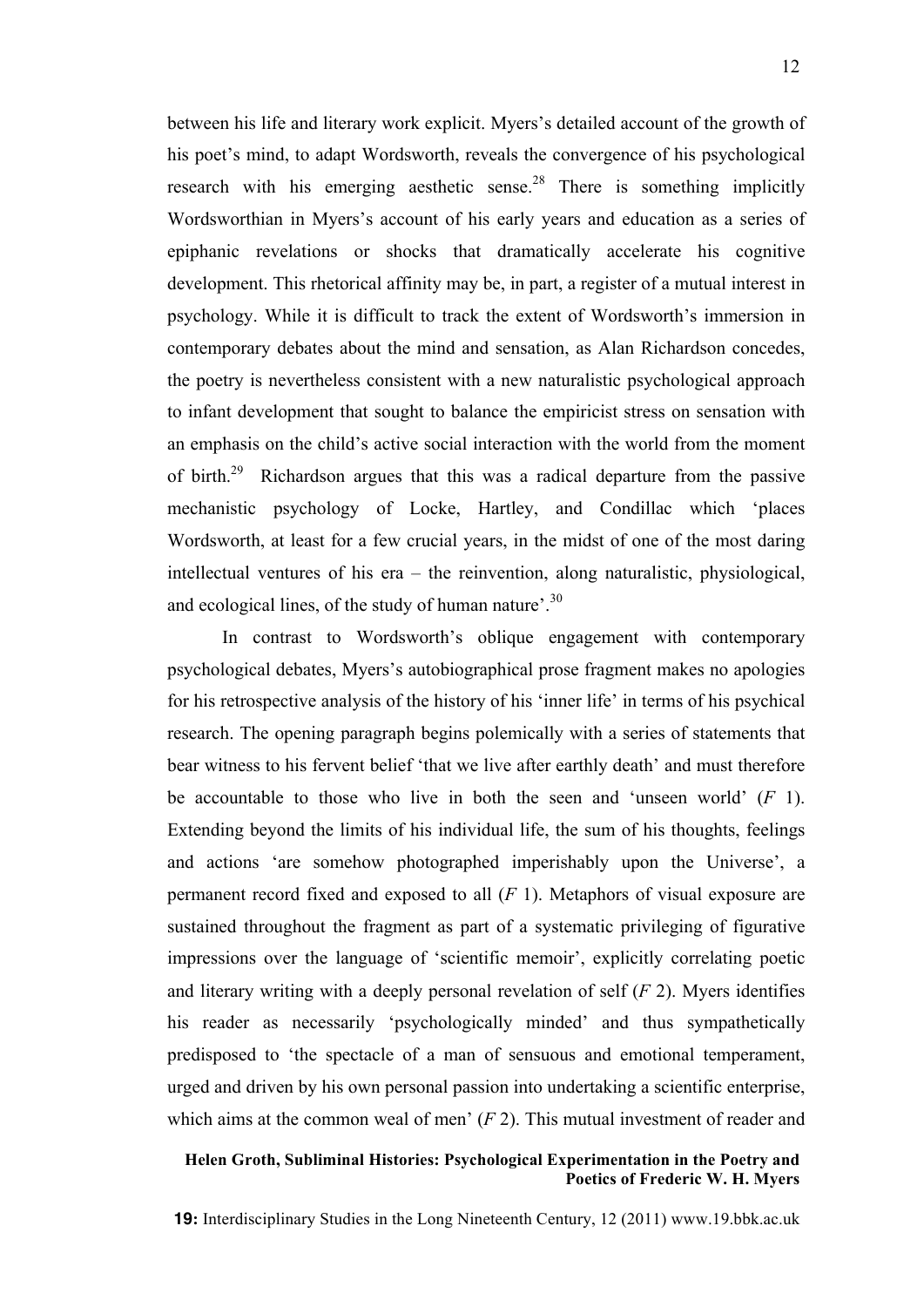author in new epistemologies indicates a shared recognition of the uniquely modern crisis that requires the combined skills of 'a minor poet and an amateur *savant'* to pierce through 'the world-old, never-penetrated veil' between the supraliminal and subliminal levels of existence (*F* 2).

The first in a series of revelatory moments takes place in the garden of his childhood home, the parsonage of St John's, Keswick, Cumberland. In a highly Wordsworthian scene Myers's account of when 'my conscious life began' is suffused with lyrical associations and pastoral images (*F* 5). Reliving whimsical childhood reveries, impressions 'swim and sparkle' with 'the fresh brightness of a great clump and tangle of blush roses', while the sublime prospect of Skiddaw looms in the background (*F* 5). Myers's first experience of the 'horror of a death without resurrection' draws the reader back to earth, when his mother informs him that the little mole crushed by a cartwheel on the road outside has no soul (*F* 6). This shock however, is quickly dissipated by the next autobiographical account of his father initiating him into the pleasures of Virgil – a reading scene 'stamped upon my mind' and vividly fixed on the page: 'the ante-room at the Parsonage with its floor of bright matting, and its glass door into the garden, through which the flooding sunlight came, while I pored over the new revelation with awe-struck joy' (*F* 6). Pleasure is soon disrupted once again by his mother who informs him of 'the hideous doctrine of hell' (*F* 7). As with the previous scenes, these intense moments of ontological insight are associated with particular sites and scenes: 'I remember where I stood at the moment, and how my brain reeled under the shock' (*F* 7). The passage into adulthood is equally marked by unique 'spots of time', to evoke Wordsworth once more. These include his encounters with Sappho and Pindar at the age of sixteen, which initiated him into the philosophy and aesthetics of Hellenism: 'That tone of thought came to me naturally; the classics were but intensifications of my own being' (*F* 18).

Despite his resistance to the idea of writing a 'scientific memoir' there is a forensic aspect to Myers's self-observation that positions him as a spectator watching the climactic moments of his life unfold, such as the extraordinary description of swimming across Niagara at night during an American tour in 1865. 'One scene', he

# **Helen Groth, Subliminal Histories: Psychological Experimentation in the Poetry and Poetics of Frederic W. H. Myers**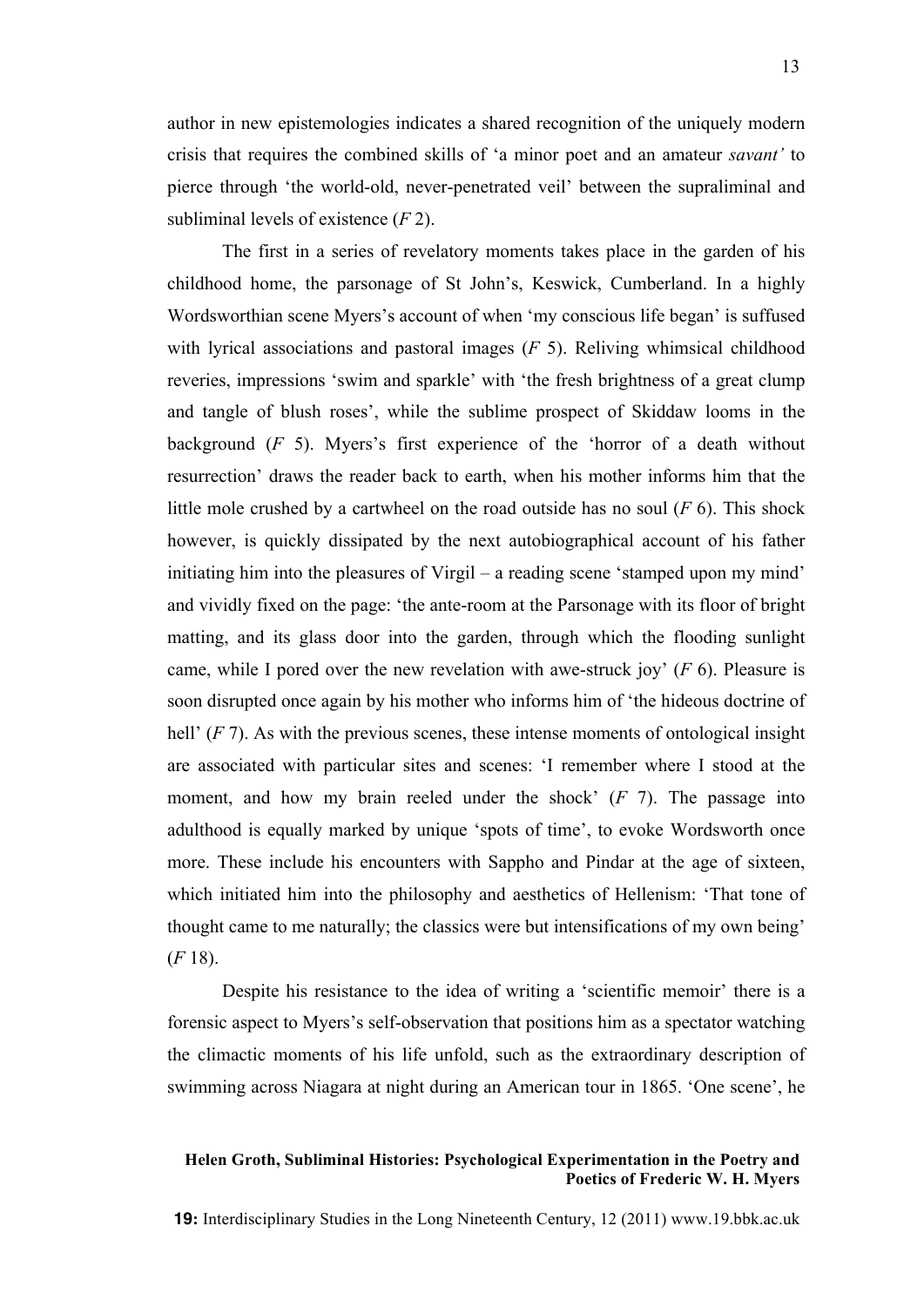notes, 'comes back to me with vivid insight into a state of mind which for the most part I have observed only from the outside' (*F* 21):

As I stood on a rock, choosing my place to plunge into the boiling whiteness, I asked myself with urgency, "What if I die?" For once the answer was blank of emotion. I have often looked back on this apathy in the brief interspace of religions as my only subjective key to the indifference which I observe in so many of mankind. I plunged in; the cliffs, the cataract, the moon herself, were hidden in a tower of whirling spray; in the foamy rush I struck at air; waves from all sides beat me to and fro; I seemed immersed in thundering chaos, alone amid the roar of doom. (*F* 21-22)

Soon after his return to England this literally sublime experience informs his conversion to Christianity, which he describes coming to him in 'a potent form through the agency of Josephine Butler' (*F* 22). Mystifying Butler's role still further to justify the religious nature of his early poetry, Myers claims she introduced him to Christianity via 'an inner door; not to its encumbering forms and dogmas, but to its heart of fire' (*F* 22). Myers then refers his 'psychologically minded reader' to two poems, 'Saint Paul', and 'Saint John the Baptist', as an 'intensely personal' albeit 'sufficient record of those years of eager faith' (*F* 23). This autobiographical narration retrospectively constructs his poetic re-enactments of Paul's conversion and John the Baptist's reverential witnessing and prophetic vision as symptoms of an immature poetic mind under the influence of a now jettisoned faith. Not content with Myers's diminishing assessment of his early poetic efforts, Eveleen Myers followed the eventually published account with a series of letters from Ruskin praising both poems on the subsequent pages (*F* 23-25). In a letter of 1872, Ruskin characterizes Myers's poetry as 'Wordsworth with a softer chime'. He also makes the following critical yet positive assessment:

The "John Baptist' seems to me entirely beautiful and right in its dream of him. The "St Paul" is not according to my thought,—but I am glad to have my thought changed. I wish the verses were less studiously alliterative, but the verbal art of them is wonderful. (*F* 24)

While, as Ruskin notes, Myers's prosody was hardly original and often strained, particularly in these two poems, they both exemplify an enduring preoccupation with liminal psychological states—the mind *in extremis*. <sup>31</sup> As Myers rightly observes, their lasting value is psychological rather than aesthetic. They survive as records of

# **Helen Groth, Subliminal Histories: Psychological Experimentation in the Poetry and Poetics of Frederic W. H. Myers**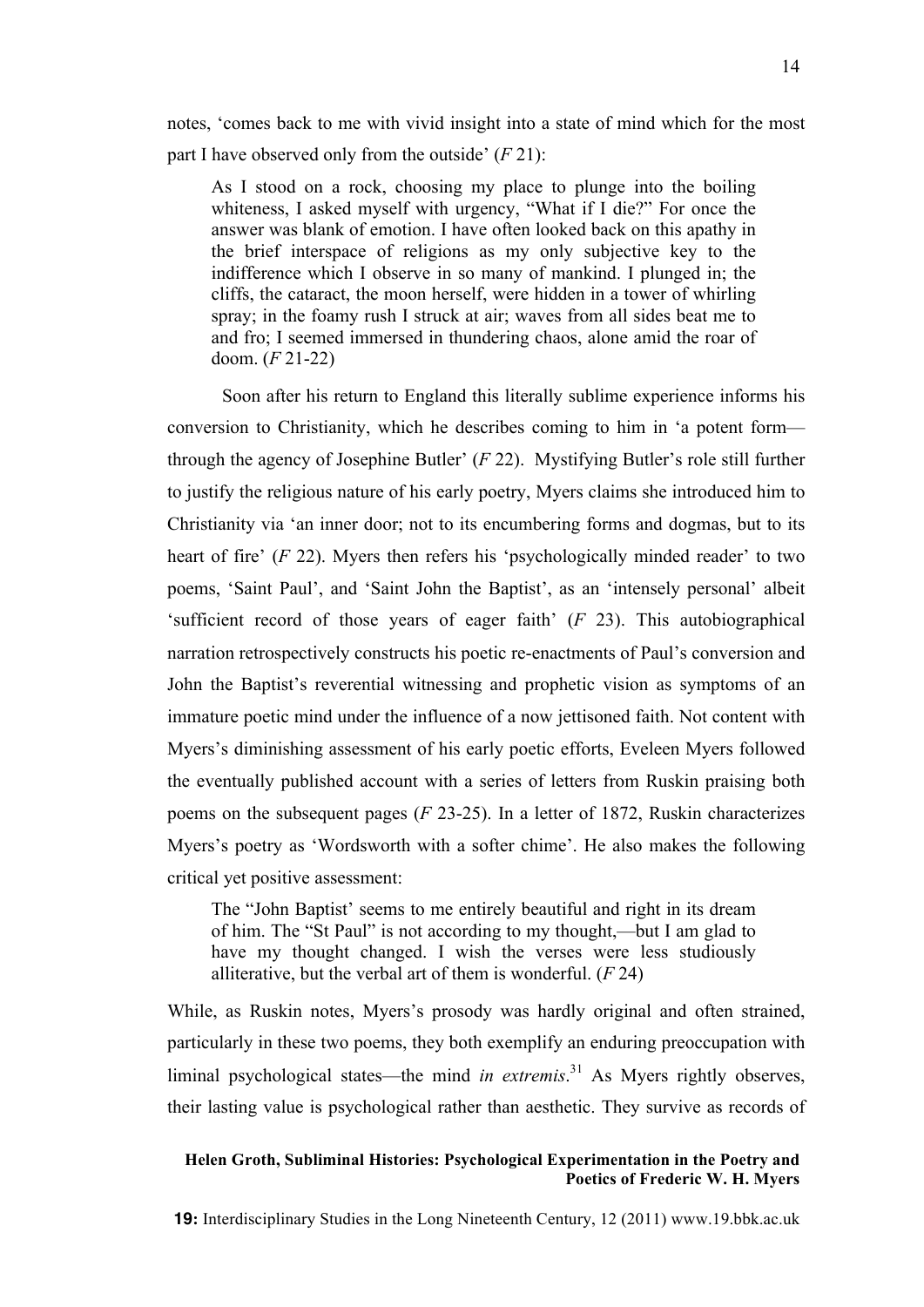the parallel development of his poetic sensibility and psychological preoccupations. Haunted by the spectres of the past in the opening stanzas of the poem, Myers's St Paul, for example, lays bare his tortured psyche in a manner reminiscent of Browning, although without the double-edged self-reflexivity. Exclamation after exclamation literally enacts Paul's desire for a dialogue that transcends the material limits of everyday life: 'Oh the days desolate and useless years! / Vows in the night, so fierce and unavailing!' (*CP* 110).

Myers's relish for visionary figures also informs his account of his own conversion to psychical research after his first encounter with Henry Sidgwick. From that moment on he pitched his intellectual path against a 'very flood-tide of materialism, agnosticism,—the mechanical theory of the Universe, the reduction of all spiritual facts to physiological phenomena' (*F* 33). Continuing with his typical relish for intellectual drama Myers reminds his readers that it 'was a time when not the intellect only but the moral ideals of men seemed to have passed into the camp of negation. We were all in the first flush of Darwinism' (*F* 33). Conscious of positioning her husband in the midst of these debates to insure his legacy, Eveleen Myers inserts a series of letters between George Eliot and Myers on the subject of agnosticism at this juncture in the 1904 edition of Myers's autobiographical fragment. This exchange reveals the mutual respect both writers felt for one another despite their philosophical differences, but it also signals Myers's increasing intellectual alienation. With the exception of his close alliances with Sidgwick and Edmund Gurney, Myers presents himself as an outsider in the wake of his ultimate conversion, a secular St Paul or St John the Baptist transported into a new sphere of uncanny and incommunicable phenomena. He describes himself moving through 'a strange panorama of scenes of solitary exaltation, of bewildering introduction into incommunicable things' (*F* 38).

# **Helen Groth, Subliminal Histories: Psychological Experimentation in the Poetry and Poetics of Frederic W. H. Myers**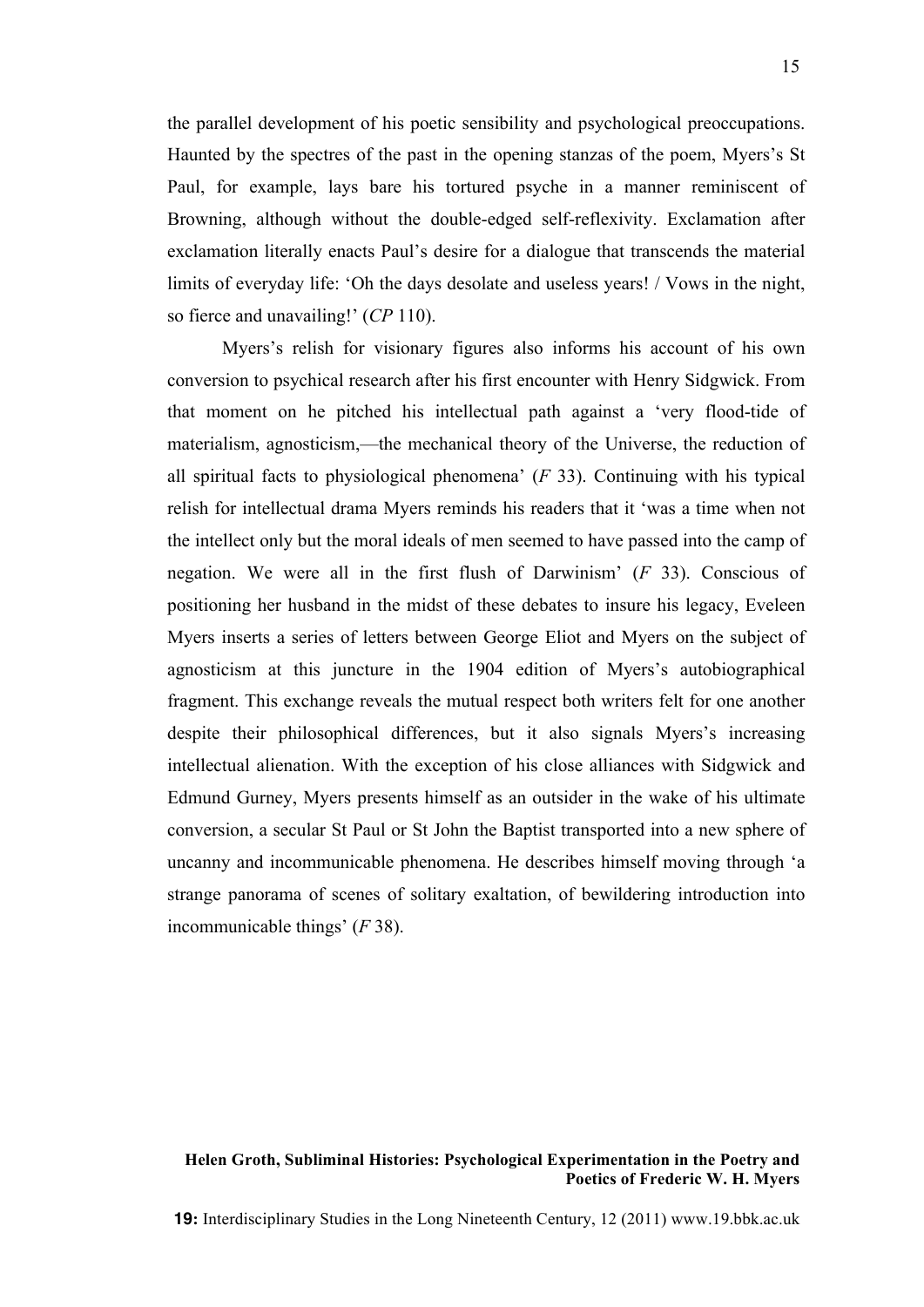# VI Psychical Poetry

The poems in *Fragments of Prose & Poetry* could be characterized as just such a 'strange panorama of scenes of solitary exaltation'. A poem like 'From Brute to Man' typifies the convergence of emotionally charged epistemological reflection and spectacular cosmic visions that shapes Myers's poetry (*F* 176). As the title suggests, the poem draws on a Darwinian conception of the descent of man, while developing on subsequent debates driven by Alfred Russel Wallace surrounding the inadequacy of the principle of natural selection as a means of resolving the mysteries of the human mind and the origins of intellect. Predictably, Myers finds the answer for the primitive development of intellect and divergence between human and animal in the subliminal realm of consciousness that transcends material body and mind, the ontological continuum that interlinks the full spectrum of conscious and unconscious life across time and space. The poem begins with the 'nameless Creature', the solitary brute who pushes forward away from his savage origins onto a new level of self-consciousness – the protean beginnings of civilization:

That nameless Creature wandered from his kin; Smote his broad breast, and, when the woods had rung To bellowing preludes of that thunderous tongue, With hopes half-born, with burning tears unshed, Bowed low his terrible and lonely head; With arms uncouth, with knees that scarce could kneel. (F 176)

Like Wallace, Myers resists the ontological constraints of various development hypotheses that sought to identify stages of evolution from the primitive to the enlightened, choosing instead to dramatize an individual moment in which man presses through into the infinite and is rewarded by the blessing of divine logos:

His thronging cry came half articulate, And some strange light, past knowing, past control, Rose in his eyes, and shone, and was a soul. (*F* 176)

This poem emanates from Myers's drive to reinvigorate religious concepts of the soul, moral and social responsibility, and self-transformation from the perspective of contemporary scientific debates. Myers returns again and again to the role of poets as

# **Helen Groth, Subliminal Histories: Psychological Experimentation in the Poetry and Poetics of Frederic W. H. Myers**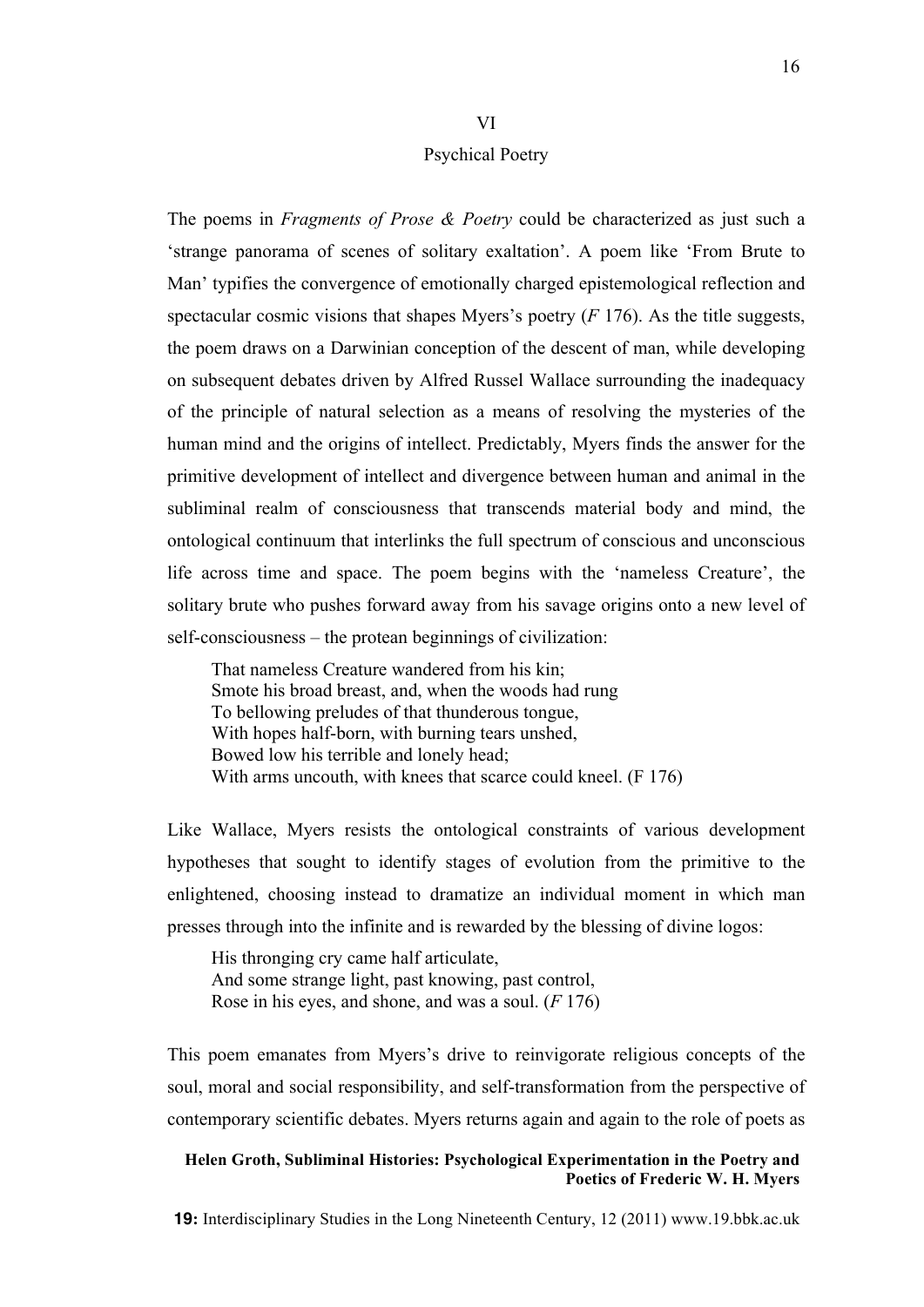privileged mediators of the 'religion of mankind', to quote his essay on Shelley.<sup>32</sup> Looking back to poets such as Shelley and Wordsworth, Myers gathers allies in his mission to supplant the prevailing skepticism of modern science with the combined forces of an optimistic rhetoric of experimental enquiry and a Romantic aesthetics of spiritual immanence and subliminal unity with nature. As he argues in the context of Shelley:

We should surely desire that poetry should become 'the universal concern of the world' at least thus far; that those who delight in its deeper mysteries should also be ready to meet plain men on the common ground of plain good sense; should see what they see, listen to what they say, and explain their own superior insight in terms intelligible to all.<sup>33</sup>

Poets like Shelley or 'master minds' owe it to readers to mediate 'high ideas and noble emotions' that reveal a new truth, an argument that assumes a model of reading that is an aesthetic variation on his theory of psychic connection.<sup>34</sup> Indeed Lisa Brocklebank has argued that Myers first articulated his concept of telepathy in a public lecture entitled 'Books to Read: A Lecture', which was delivered in response to an invitation by the Dublin Afternoon Lectures Committee.<sup>35</sup> In that lecture Myers argued that books 'bear the impress' of the soul of the author and that the aim of reading should be 'to elevate and strengthen our mind', as well as to help others.<sup>36</sup> A sign of a successful sympathetic reading of the author's mind, according to Myers, is if 'the thoughts in the book we have been reading still surge in our heads, and make us walk at first as if in a dream'.<sup>37</sup> A short poem entitled 'Sleep' in *Fragments of Prose & Poetry* exemplifies the interplay of the intimate and universal in Myers's own experiments with eliciting a sympathetic reading of an otherwise everyday experience:

How greatly good to fall outspread Full length at last upon my bed And bid the world farewell! Without a sound, without a spark, Immersed and drowned in pitchy dark And silence inaudible!

Then from my wearied brain decay The feverous fragments of the day. The thoughts that dance and die;

…

### **Helen Groth, Subliminal Histories: Psychological Experimentation in the Poetry and Poetics of Frederic W. H. Myers**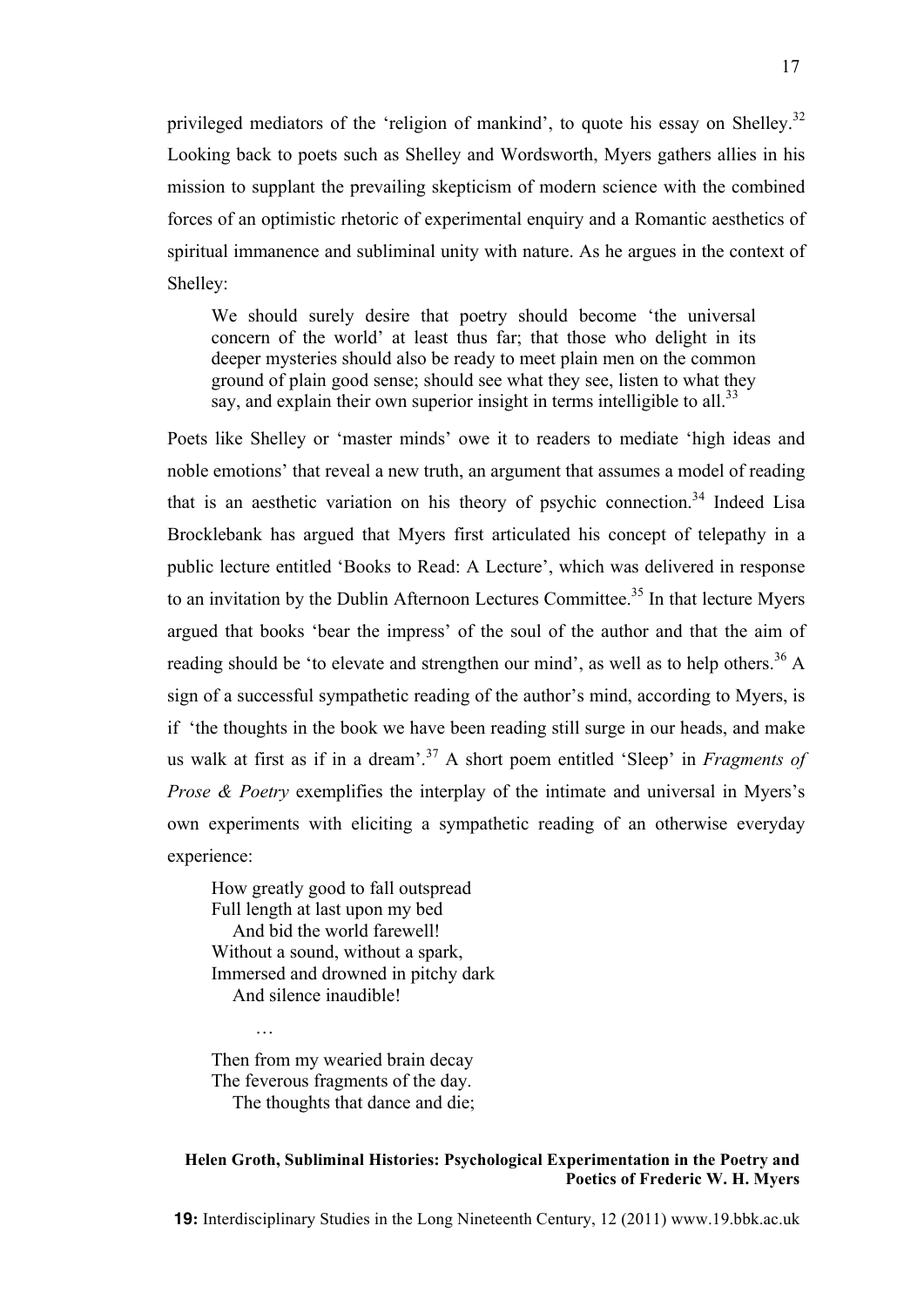From life's exhausted cells they flow, They throng and wander, whirl and go, And what is left am I. *(F* 135)

This simple poem evoking the familiar sensation of lapsing into sleep succeeds aesthetically where many of Myers's more grandiose or sentimental poems, such as 'Retrospect' and 'A Cosmic History' fail (*F* 119, 177-9). The rhyme scheme is not so insistent and intrusive. The vision is not so strained with overcharged metaphors and overwrought classical allusions. Splayed on the bed the sleeper undergoes what Myers would characterize in his scientific register as the 'organic recuperation' of the subliminal self in 'the sleeping phase of personality'.<sup>38</sup> But this does not jar with the lyrical evocation of thoughts dancing and dying, flowing out from 'life's exhausted cells' so that all that is 'left am I' (*F* 135). Myers positively redefined sleep as a secondary incarnation of personality, arguing that the 'abeyance of the supraliminal life may be the liberation of the subliminal'.<sup>39</sup> Sleep liberates the subliminal self to 'throng and wander, whirl and go', as he puts it in 'Sleep', leaving behind the supraliminal I to regain the 'spent secretion of the brain' (*F* 135). Citing the precedent of Coleridge's 'Kubla Khan' in *Human Personality*, Myers exemplifies the psychological lessons to be learnt from reading the subliminal emanations of sleeping genius as a heightened analogy of one's own personality. He contends that the 'very imperfection of *Kubla Khan*—the memory truncated by an interruption reminds us how partial must ever be our waking knowledge of the achievements of sleep<sup>'.40</sup> He then insists on the analogical potential and therapeutic insights to be gleaned from the famous instance of Coleridge's 'obscuration of waking sense':

May I not, then, claim a real analogy between certain achievement of *sleep* and the achievements of *genius*? In both there is the same triumphant spontaneity, the same sense of drawing no longer upon the narrow and brief endurance of nerves and brain, but upon some unknown source exempt from those limitations.<sup>41</sup>

Arguing for Myers as a seminal figure in the history of British psychology I will concede is a far easier task than defending his poetry's aesthetic legacy. However, given the current critical interest in the history of neural and cognitive

### **Helen Groth, Subliminal Histories: Psychological Experimentation in the Poetry and Poetics of Frederic W. H. Myers**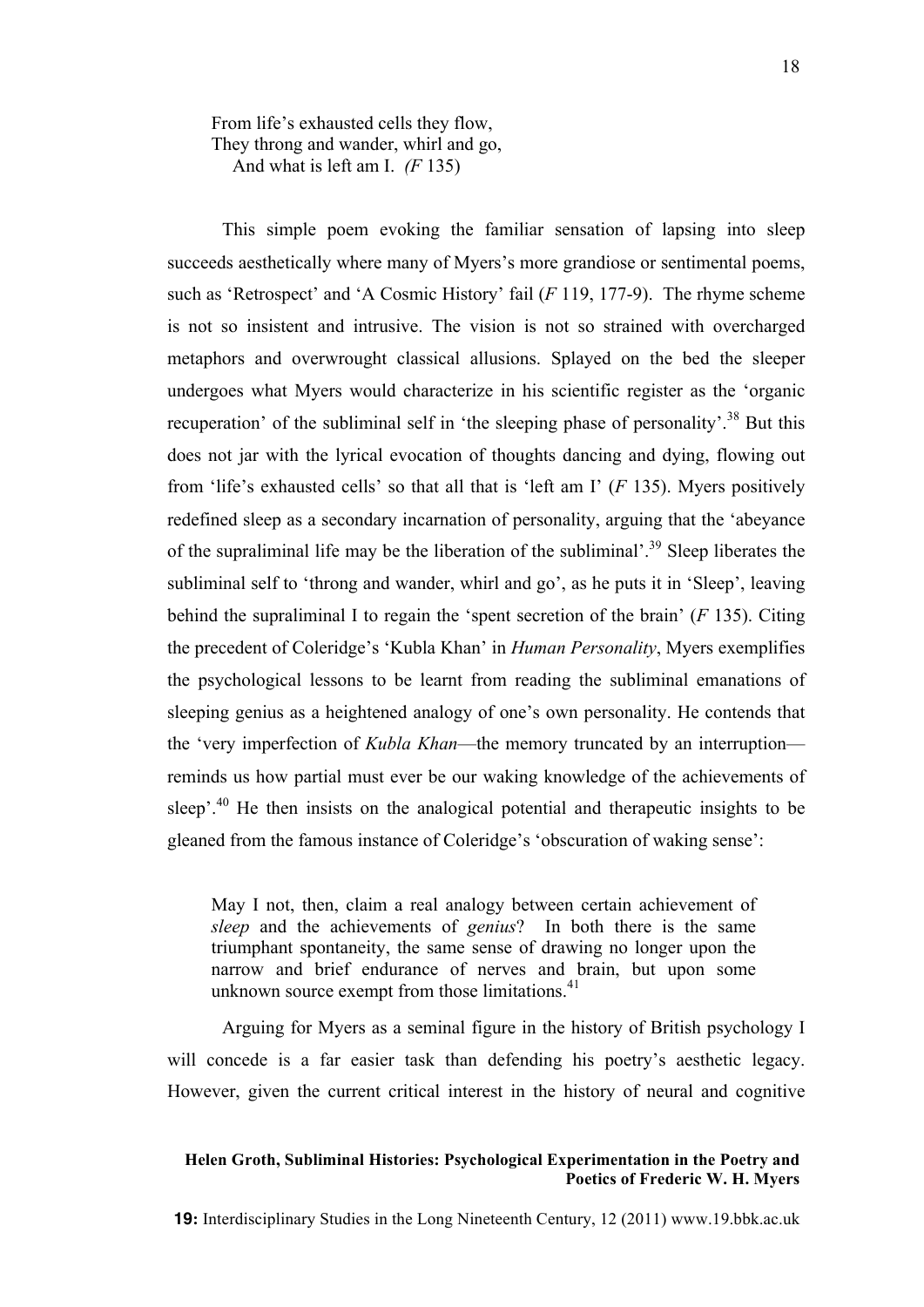theories of mind in literary studies, Myers's convergence of his poetic practice with his psychical research takes on a new relevance reinforcing the claims of recent critics, such as Alan Richardson and Nicholas Dames, to name only two, that the science of mind informed processes of writing and reading in the nineteenth century.42 Inspired by Romantic literary and scientific representations of mind, Myers moved fluidly between his poetic and psychological enquiries into the nature of human personality. Like Wordsworth and Coleridge his poetry is concerned with sensation, the brain and nerves, the universal and the local, the organic as opposed to the mechanical. Where Myers differs from his precursors is in what he would characterize as his life-long oscillation between his roles as 'minor poet' and amateur scientist or '*savant'* (*F* 2). Myers's systematic research into the phenomena of unconscious life was unprecedented, as William James acknowledged. It shaped his aesthetics and informed every facet of his writing from his literary and review essays, his prolific accounts of psychical phenomena and the multiplex nature of human personality, to his uneven yet considerable body of verse. Writing on the cusp of modernism, Myers's prosody may be stylistically nostalgic, but his thematic engagement with the nature of consciousness was novel, experimental, and multivalent.

# **Helen Groth, Subliminal Histories: Psychological Experimentation in the Poetry and Poetics of Frederic W. H. Myers**

<sup>|&</sup>lt;br>|<br>| Edmund Gurney, Frederic W. H. Myers, and Frank Podmore, *Phantasms of the Living,* 2 vols (London: Trübner, 1886).

<sup>&</sup>lt;sup>2</sup> Myers discussed both Freud and Janet in the context of hysteria and the latter's work on automatism in *Human Personality and Its Survival of Bodily Death*, 2 vols (London: Longmans, Green, 1903), I, 43-53, 299-300; II, 117-88. See also Frederic W. H. Myers, 'Janet's Psychical Automatism', *Nineteenth Century*, August 1889, pp. 341-43; and 'The Drift of Psychical Research', *National Review*, October 1894, pp. 190 -209.

<sup>3</sup> Amy Kittelstrom traces the influence on James of Myers's *Human Personality* in the broader context of the convergence of spiritualism, psychology, and religion in the late nineteenth century, in 'Dedicated Spirits: Religious Mediators and Romantic Ideas in the Late Nineteenth Century', *European Legacy*, 9.1 (2004), 31-42.

<sup>4</sup> Frederic W. H. Myers, 'Fragments of Inner Life', in *Fragments of Prose & Poetry*, ed. by Eveleen Myers (London: Longmans, Green, 1904), p. 2. Further references to this edition are given after quotations in the text, and are prefixed by *F*.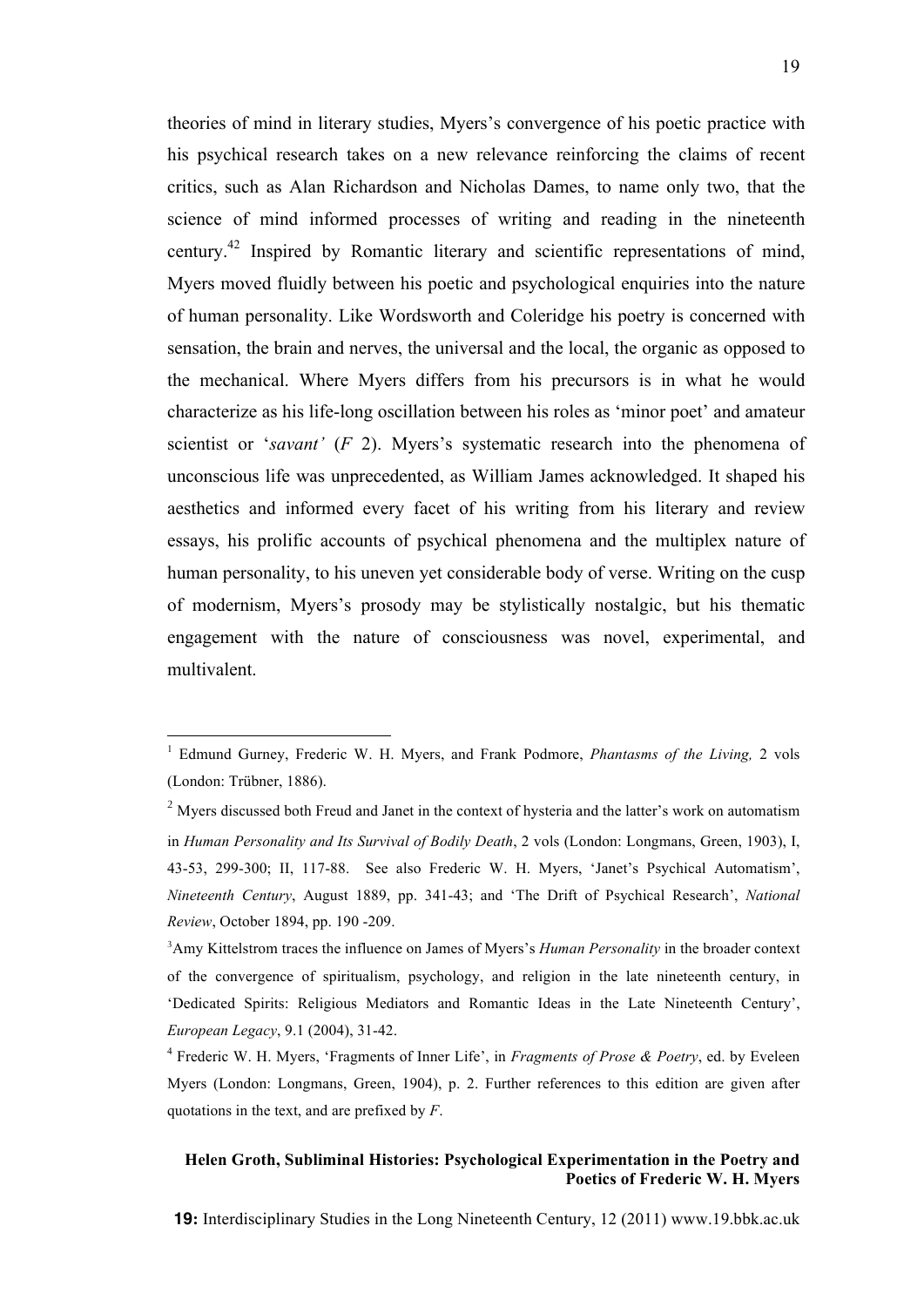5 Frederic W. H. Myers, *Collected Poems with Autobiographical and Critical Fragments*, ed. by Eveleen Myers (London: Macmillan, 1921), p. 117. Further references to this edition are given after quotations in the text, and are prefixed by *CP*.

6 Alan Richardson, *British Romanticism and the Science of the Mind* (Cambridge: Cambridge University Press, 2001).

7 William James, 'Frederic Myers' Services to Psychology', in William James, *Memories and Studies* (London: Longmans, Green, 1911), pp. 145-70 (p. 146) (first publ. in *Proceedings of the Society of Psychical Research*, 42 (1901), 17-30). Further references to this work are given after quotations in the text, and are prefixed by *MS*.

8 Henri F. Ellenberger, *The Discovery of the Unconscious: The History and Evolution of Dynamic Psychiatry* (New York: Basic Books, 1981), p. 314.

<sup>9</sup> Letter from Elizabeth Blackwell to Henry Sidgwick, 24 October 1889, cited in Janet Oppenheim, *The Other World: Spiritualism and Psychical Research in England, 1850 – 1914* (Cambridge: Cambridge University Press, 1985), p. 245.

10 Frederic W. H. Myers, 'The Subliminal Consciousness', *Proceedings of the Society of Psychical Research*, 7 (1891-2), 301.

 $11$  Ian Hacking discusses the history of the coherence test in distinguishing between conscious and unconscious or dreaming states in 'Dreams in Place', *Journal of Aesthetics and Art Criticism*, 59.3 (2001), 245-60.

12 Roger Luckhurst, *The Invention of Telepathy, 1870-1901* (Oxford: Oxford University Press, 2002), p. 109.

13 This letter was reprinted in Myers, *Collected Poems*, pp. 37-41.

<sup>14</sup> Myers describes telepathy thus: 'The *distance* between agent and percipient which the derivation of the word—"feeling at a distance"—implies, need, in fact, only be such as to prevent the operation of whatever known modes of perception are not excluded by the other conditions of the case. Telepathy may thus exist […] between one man in England and another in Australia, or between one man still living on earth and another man long since departed'. (*Human Personality*, I, p. xxii).

15 William James, 'Review of *Science and a Future Life, by Frederic W.H. Myers*' (1893), in William James, *Essays in Psychical Research*, intr. by Robert A. McDermott (Cambridge, MA: Harvard University Press, 1986), pp. 107-09 (p. 108).

16 James, *Essays*, p. 108.

<sup>17</sup> Frederic W. H. Myers, 'Charles Darwin and Agnosticism', in *Science and a Future Life* (London: Macmillan, 1893), p. 69. (first publ. in *Fortnightly Review*, Jan 1888, pp. 99-108). Further references to this collection of essays are given after quotations in the text, and are prefixed by *S*.

18 Frederic W. H. Myers, 'Tennyson as Prophet', in *Science and a Future Life*, pp. 127-65 (first publ. in *Nineteenth Century*, March 1889, pp. 381-96). The editor of the *Nineteenth Century*, James Knowles, was a friend of Henry Sidgwick. Both men had been members of the Metaphysical

# **Helen Groth, Subliminal Histories: Psychological Experimentation in the Poetry and Poetics of Frederic W. H. Myers**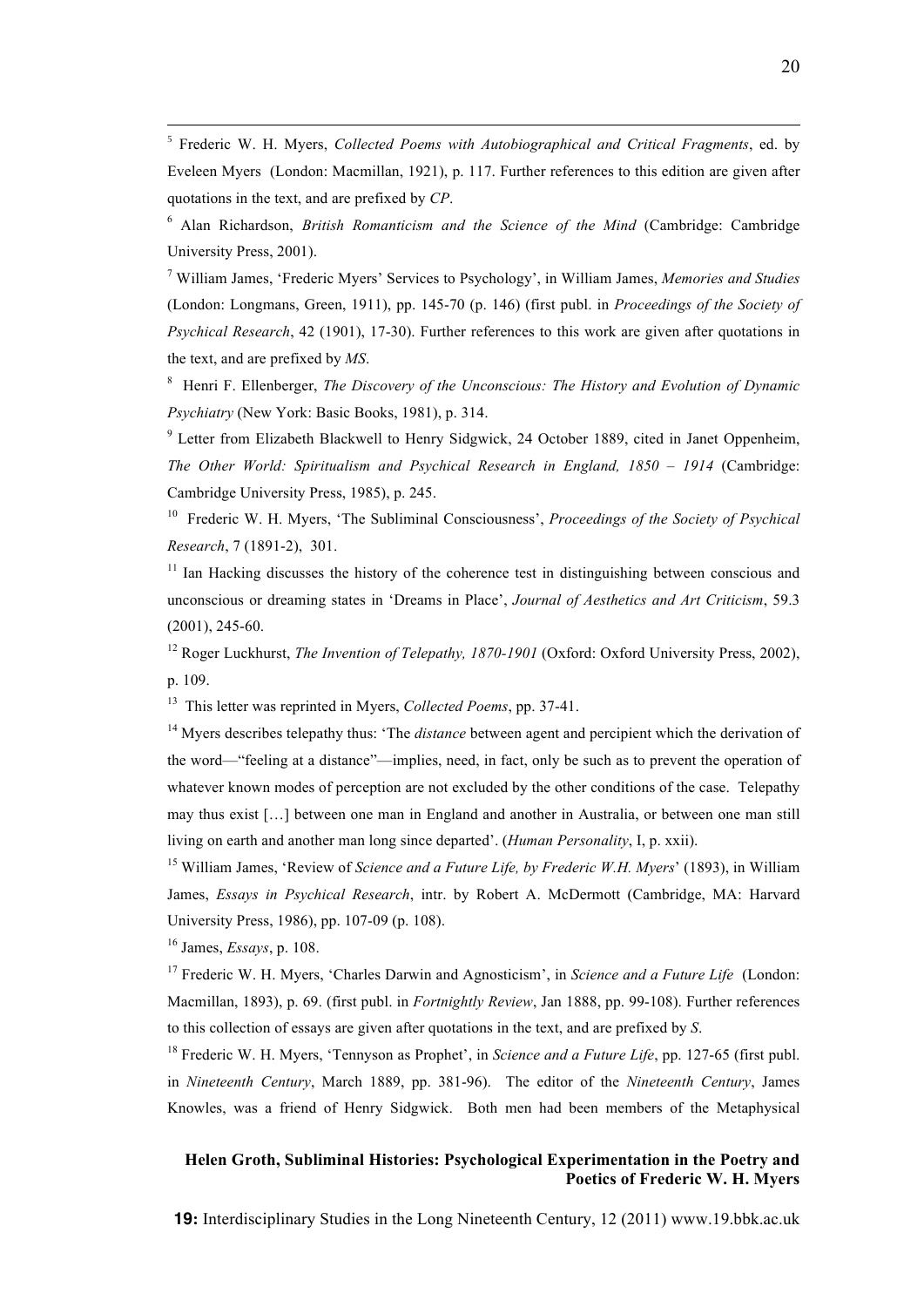Society, as had Tennyson. Roger Luckhurst analyses these networks in detail in Chapter 1 of *The Invention of Telepathy*. Tennyson was also associated with the *Nineteenth Century*, publishing 'De Profundis' in the May 1880 issue, a poem that Myers would later align with his own experimental psychological approach.

<sup>19</sup> Alison Chapman discusses this essay in the broader context of Tennyson's engagement with the supernatural and Julia Margaret Cameron's photography in "A Poet Never Sees a Ghost": Photography and Trance in Tennyson's "Enoch Arden" and Julia Margaret Cameron's Photography', *Victorian Poetry*, 41.1 (2003), 47-71.

20 Pamela Thurschwell, *Literature, Technology and Magical Thinking, 1880 -1920* (Cambridge: Cambridge University Press, 2001), p. 2.

 $21$  Founded in 1869, the membership of the Metaphysical Society included Gladstone, Tennyson, Huxley, Ruskin, Maurice, Bagehot, Froude, James Martineau, Tyndall and other prominent figures across the scientific and theological spectrum. The mission of the society was 'to collect, arrange, and diffuse knowledge (whether objective or subjective) of mental and moral phenomena', cited in Oppenheim, *The Other World*, p. 127.

22 Robert Bernard Martin, *Tennyson: The Unquiet Heart* (Oxford: Oxford University Press, 1980), p. 279.

<sup>23</sup> Alison Chapman argues that 'Myers clearly has an agenda in his discussion of Tennyson's trances and, by implication, he associates the states with experiments in mesmerism and hypnosis, which, for advocates of spiritualism, were a potential channel of occult communication between medium and spirit'. See 'A Poet Never Sees a Ghost', p. 49. For a detailed account of the divergence of the Society for Psychical Research from the Spiritualist cause, see Luckhurst, *The Invention of Telepathy*, pp. 9-59.

24 Henry Maudsley, *Body and Will: Being an Essay Concerning Will in its Metaphysical, Physiological & Pathological Aspects* (London: Kegan, Paul, Trench, 1883), pp. 266, 259.

<sup>25</sup> Myers, *Human Personality*, I, 56.

 $\overline{a}$ 

26 Frederic W. H. Myers, 'The Subliminal Consciousness', *Proceedings of the Society of Psychical Research*, 8 (1892), 334.

<sup>27</sup> Myers, *Human Personality*, I, 90.

28 William Wordsworth, *The Prelude; or, Growth of a Poet's Mind: An Autobiographical Poem* (London: Moxon, 1850).

<sup>29</sup> Richardson, *British Romanticism*, p. 67.

<sup>30</sup> Richardson, *British Romanticism*, p. 67.

31 Myers, *Collected Poems*, pp. 105-26; pp. 154-68.

32 Frederic W. H. Myers, 'Percy Bysshe Shelley', in *Collected Poems*, pp. 22-33 (p. 25).

<sup>33</sup> Myers, 'Percy Bysshe Shelley', p. 26.

<sup>34</sup> Myers, 'Percy Bysshe Shelley', p. 30.

# **Helen Groth, Subliminal Histories: Psychological Experimentation in the Poetry and Poetics of Frederic W. H. Myers**